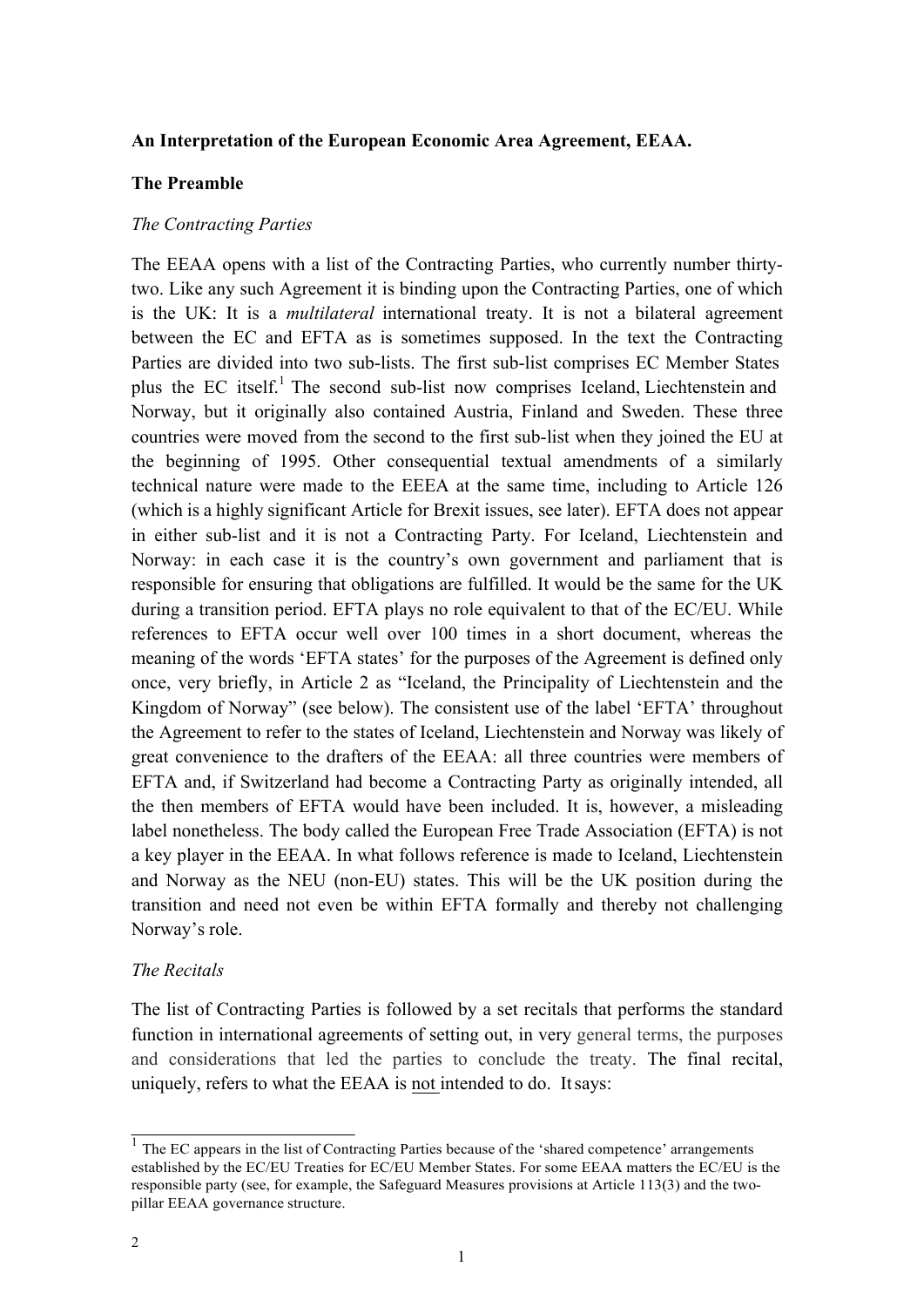*"WHEREAS this Agreement does not restrict the decision-making autonomy of the treaty- making power of the Contracting Parties to the provisions of this Agreement and the limitations set by public internationallaw;"*

Such decision-making autonomy in respect of treaties is, of course, constrained for EU Member States, *but by the EC/EU Treaties, not by the EEAA*. NEU states retain their unconstrained treaty-making powers.<sup>2</sup> We therefore see here a first major difference between the entailments of the EC/EU Treaties and of the EEAA.

## **Objectives and principles (Part I, Articles 1 to 7)**

## *The primary objective (Article 1(1))*

*"The aim of this Agreement of association is to promote a continuous and balanced strengthening of trade and economic relations between the Contracting Parties with equal conditions of competition, and the respect of the same rules, with a view to creating a homogeneous European Economic Area, hereinafter referred to as the EEA."*

This overarching aim is, unlike the aims of the EU Treaties, unambiguously economic in nature, although it goes beyond the types of provisions that are to be found in many, less comprehensive free trade agreements (FTAs) in two respects. First, the scope of its coverage is broader, as indicated for example by the reference to *"equal conditions of competition"*. Second, the provisions go deeper, as indicated by *"respect of the same rules"*.

Harmonization of market rules has, in fact, been a characteristic of commercial policy in the UK for over a millennium, an early example being the first attempts by English Anglo-Saxon Sovereigns to standardise systems of weights and measures across the Kingdom in the name of facilitating intra-Kingdom trade.3 Much later the Act of Union between England and Scotland (1707) served similar (harmonising) purposes, and today, if it is to be more than a political sound-bite, the Government's aspiration to be 'a global leader in free trade' will necessarily entail active participation in international rule-harmonisation activities.

## *The entailments (Article 1(2))*

The second paragraph of Article 1 takes us straight to what are probably the most fundamental issues of relevance for Brexit. It reads:

*"In order to attain the objectives set out in paragraph 1, the association shall entail, in accordance with the provisions of this Agreement: (a) the free movement of goods; (b) the free movement of persons; (c) the free movement of services; (d) the free movement*

 $1$  The EEAA does not preclude a NEU state from joining the EU customs union though none have done so on a negotiated basis, either temporarily or for a longer duration. The point is simply that it does not require such participation and the UK may not wish to be part of a customs union.

<sup>3</sup> See the laws of King Edgar (*c*.959-957), *"let one measure and one weight pass"*, noting that effective enforcement took centuries to establish.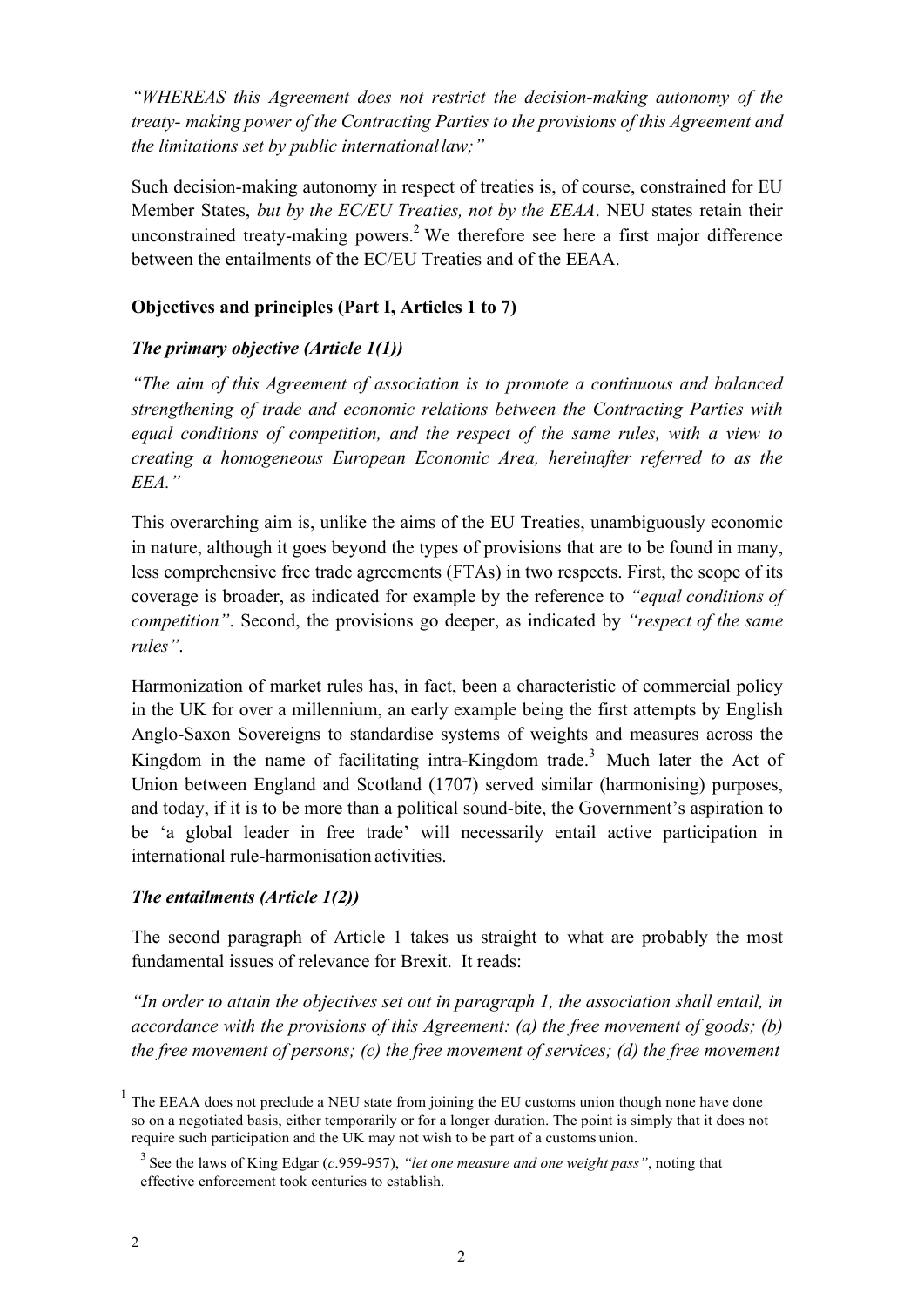*of capital; (e) the setting up of a system ensuring that competition is not distorted and that the rules thereon are equally respected; as well as (f) closer cooperation in other fields, such as research and development, the environment, education and social policy."*

The first four entailments are the four freedoms, which first appeared over six decades ago in the Treaty of Rome, and it is the second, *free movement of persons*, that is much the most contentious. When first introduced in the Treaty of Rome it was felt by many that the four freedoms were objectives or aspirations, i.e. things to be worked toward. It is also a matter of simple observation that Liechtenstein, a Contracting Party to the EEAA, has enforced strict limitations on immigration throughout the whole period of its participation, i.e. not just on a temporary or emergency basis. The textual content of the EEAA points to the same conclusion concerning the status of the four freedoms. They appear at the outset in the EEAA's text in Article 1 of Part I of the Agreement. Part I is headed "Objectives and Principles". The more specific *obligations* entailed by the EEAA follow in later Parts of the Agreement. Moreover, within Part I, the four freedoms are grouped with text that unambiguously sets out an object or purpose (Article 1(1)): they not afforded a separate Article of their own.

## *"In order to attain"*

The words *"in order to attain"* in Article 1(2) imply that, considered as objectives, the four freedoms are sub-ordinate or secondary to the primary aim set out in Article 1(1) and that, for the purposes of the EEAA, the significance of each lies in, and only in, its contribution to the attainment of the primary aim (no other status is established for them elsewhere in the Agreement).

As is the case for complex contracts more generally, international commercial agreements, including the Treaty of Lisbon, frequently contain significant ambiguities as to what they entail in differing circumstances: hence the interpretation of the ECJ for what in economics are called *incomplete contracts*. Resolution of ambiguities in the EEAA, where the ECJ has no locus, calls for interpretation of the Agreement and, at least for major issues, which cannot be dealt with by conciliation procedures, the most appropriate interpretative principles are those set out in the Vienna Convention on the Law of Treaties (VCLT), Article 31(1) of which states: *"A treaty shall be interpreted in good faith in accordance with the ordinary meaning to be given to the terms of the treaty in their context and in the light of its object and purpose."* It is therefore difficult to overemphasise the point that the EEAA is a document directed toward *a very clear commercial policy object or purpose* and that interpretation of the Agreement's implications and entailments should necessarily give a high weight to that fact, consistent with the principles enunciated in the VCLT.

For example, low barriers to capital flows ("free movement of capital") may help in promoting *"a continuous and balanced strengthening of trade and cooperation"* in most circumstances that may arise, but there can nevertheless be situations in which low barriers to capital movements could facilitate the transmission and amplification of economic disturbances and imbalances. Similarly, free movement of persons might in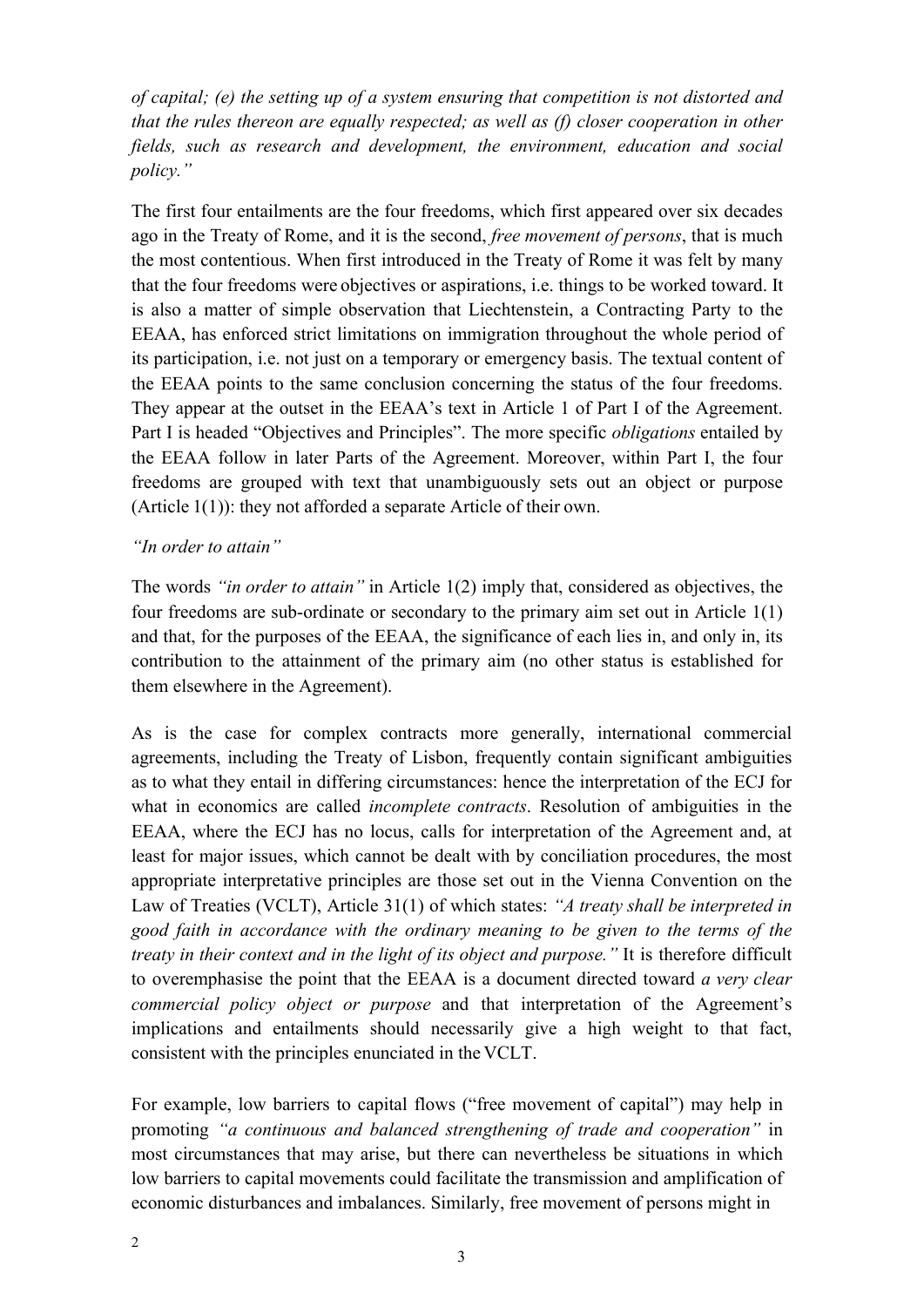some circumstances lead to de-population of whole regions or countries or to imbalances in the skills mix in regional/ national labour forces in areas subject to outmigration. In the *"ordinary meaning of terms"* (see the VCLT), such effects can reasonably be said to hinder, not assist, achievement of the primary purpose of the EEAA (which refers to "*balanced* strengthening" of trade and economic cooperation).

The text of the EEAA indicates that its drafters and signatories were fully cognizant of these issues: the Agreement explicitly recognises that obligations are, to at least some extent, context-dependent (i.e. contingent on circumstances). When it comes to giving greater specificity to the obligations of the Contracting Parties, the Agreement consistently allows limits to be placed on free movement, provided that those limitations are "justified".

On VCLT principles, any proposed limitation on free movement can be said to be justified if it positively contributes to the Article  $1(1)$  purposes, rather than hinders them. The difficult issues occur when a policy measure – which *ex hypothesi* limits free movement – either has no effect on Article 1(1) purposes or positively harms their pursuit. The question is: would such a measure be in breach of theEEAA?

The broad answer given in the EEAA's Articles is 'not necessarily: it depends on whether or not certain other conditions are satisfied'. The text of the EEAA makes it clear that a limitation is allowable if it serves an identified public purpose (other than the Article 1(1) aim), but that alone may not be sufficient justification. What more might be required is not fully articulated - the EEAA is an incomplete contract after all – but a second condition can be inferred from its appearance at several places in the text. It is a variant of what is more generally called the 'necessity principle or criterion', which is a norm of best practice regulatory policy and competition law. The condition is that any limitation on free movement be such that, among feasibly available policy options, it causes least disturbance to the functioning of the Agreement in achieving the Article 1(1) purposes and does not go wider than is necessary to meet the other policy objectives that motivateit.

## *The meaning of free movement in general and of free movement of persons in particular*

Economic freedom as a general concept is most usually interpreted as referring to the extent to which decisions can be made by individual economic agents (consumers and businesses, buyers and sellers) without direct interference in those decisions by public authority. It therefore comes in degrees, depending on the level of interference.

The EU's four freedoms relate to a sub-set of exchange transactions characterised by the fact that they involve movements (of goods, services, capital and labour) across international borders and their general purpose is to constrain the ability of national governments to interfere with the individual decisions that cause these movements.

Given this, three important differences between the meaning of the words 'free movement' as they appear in the EU treaties and as they appear in the EEAA can be noted immediately: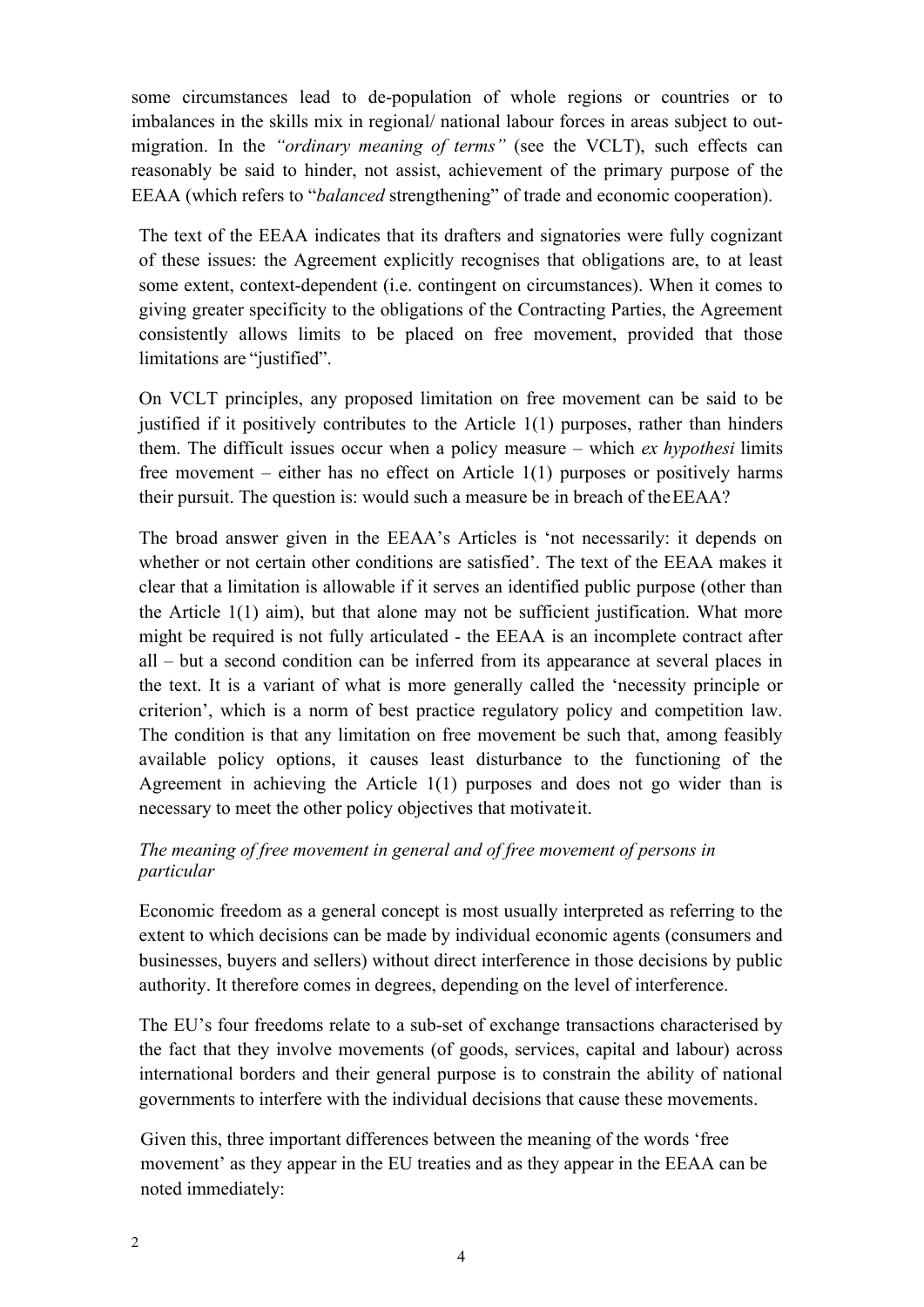- The EEAA seeks a *lesser* degree of freedom of movement than do the EU Treaties: put the other way around, it is less constraining on the ability of national governments to intervene. This can be most easily seen by observing that the Agreement does not establish a customs union. It therefore allows for the existence of customs controls at borders between EU and NEU Contracting Parties, e.g. the border between Norway and Sweden. These controls signify acceptance of greater limitations on the free movement of *goods* than is allowed by the EU Treaties themselves.
- In relation to free movement of persons, the Maastricht Treaty led to a bifurcation, between the EU Treaties on the one hand and the EEAA on the other in the justifiable limitations on such movements that a national government can apply. The source of the bifurcation was the introduction (by the Maastricht Treaty) of the concept of EU citizenship. In its ordinary meaning citizenship might, in line with the free movement Article of the Universal Declaration of Human Rights (which very few people in the UK would disagree with), be expected to imply the right of a person to move around within a territory that is shared with fellow citizens, unhindered by public authority. In effect, the notion of EU citizenship has served to enhance the status of the free movement of persons entailment *in the application of the EU Treaties*. Such movement has become something close to a constitutional right in EU Member States.<sup>4</sup> In contrast, the EEAA does not provide for a common citizenship and free movement of persons remains a sub-objective, subservient to the overarching *economic* purpose set out in Article 1(1). The implications of this for judicial interpretation of the entailments of the *free movement of persons sub-objective* were explicitly recognised at the time of an EEA Joint Committee decision in 2007 incorporating the EU's Freedom of Movement Directive (2004/38/EC) into the EEA Agreement (see Annex A to this paper). In a nutshell, the EEA Joint Committee recognised, very explicitly, that free movement of persons is to be interpreted differently in EU contexts and in EEAA contexts. As indicated, such differentiation in interpretation had already been explicitly recognised in relation to free movement of *goods*.
- In the EEAA context, free movement of persons does not preclude the application of strict limitations on aggregate migration flows by a national government. Rather, the Agreement seeks to restrict the ways in which such an outcome is achieved (see the discussion of the necessity criterion above). Thus, governmental controls on cross- border movements might become problematic when the controls are exercised by *administrative* methods that call for state involvement in *individual* decisions (i.e. a process that is unnecessarily restrictive of economic freedom in its generalsense).

Crucially, for NEU states the EEAA puts the matter in the hands of national governments. The EU Contracting Parties may later question and challenge the compatibility with the EEAA of any measures adopted, but the EEAA affords the EU

<sup>4</sup> See Jean Pisani-Ferry, Norbert Röttgen, André Sapir, Paul Tucker and Guntram B. Wolff, "Europe after Brexit: A proposal for a continental partnership", August 2016, for a discussion of what the authors call "functional" and "constitutional" approaches to the Single Market.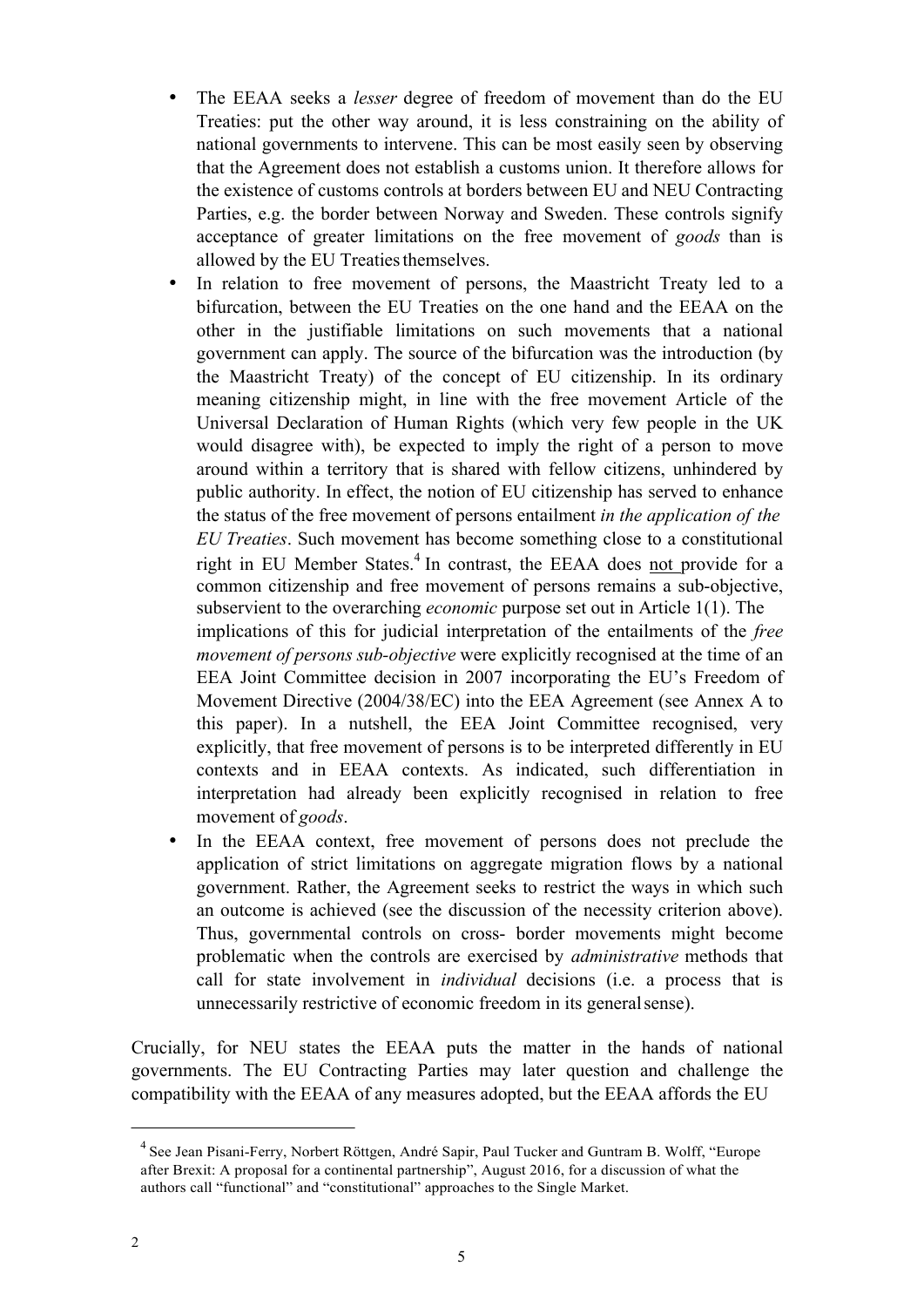no authority to prevent their adoption. Liechtenstein's immigration policy is a factual illustration of this reality.

# *Definition of terms (Article 2)*

Most treaties and conventions contain an Article setting out the meanings of some of the more important terms that are used in their texts and in the EEAA this is the role performed by Article

2. Two of its paragraphs are of particular significance.

Paragraph 2(b) states that: *"The term "EFTA States" means Iceland, the Principality of Liechtenstein and the Kingdom of Norway."* That is, 'EFTA states' is the collective, referencing label for what in this paper is called the NEU Contracting Parties. It is nothing more than that. References to 'EFTA states' in the later Articles of the EEAA are therefore not to be read as meaning 'member states of EFTA', made most obvious by the absence of Switzerland from the list.

After leaving the EU, minimalist adjustments to the text of the EEAA would see the UK added to the list at  $2(b)$  and this would not be a completely arbitrary thing to do.<sup>5</sup> The UK was a founding member of EFTA (indeed much the largest of the Association's members at the time). The UK can reasonably be described as an 'historic' EFTA state. Moreover, had the UK not joined the EC in 1973 it might easily have ended up as a NEU Contracting Party to the EEAA (in whatever form the Agreement might have taken in this historical counterfactual) in the early 1990s.

Paragraph 2(c) explains how, for the EEC/EU and its Member States, the term "Contracting Parties" is to be interpreted at any point in the Agreement where it appears. This clarification recognises and serves to address the shared competence issues. In effect, 2(c) says that (i) the words "Contracting Parties" could, in a particular usage, mean the EC/EU, or it could mean the Members States of the EC/EU, or it could mean both the EC/EU and Member States acting together and (ii) which of these is meant is to be deduced from the relevant provisions of the Agreement, i.e. the precise context in which the reference is made, and from the division of competences between the EC/EU and its Member States determined by the EU Treaties. The division of competences within the EU itself continues to be a controversial area and paragraph 2(c) serves to keep any disputes about it under the EU's own roof.

There are, however, no ambiguities to be resolved for NEU states since national governments and parliaments are fully responsible for EEAA affairs. There being no shared competence issues to address no reference is made in Article 2(b) to these states.

# *Other principles in brief (Articles 3-7)*

Article 3 says that Contracting Parties should not only take appropriate measures to meet their obligations, but they should also abstain from any measure that would

<sup>5</sup> Just as Austria, Finland and Sweden were taken off the list when they acceded to the EU.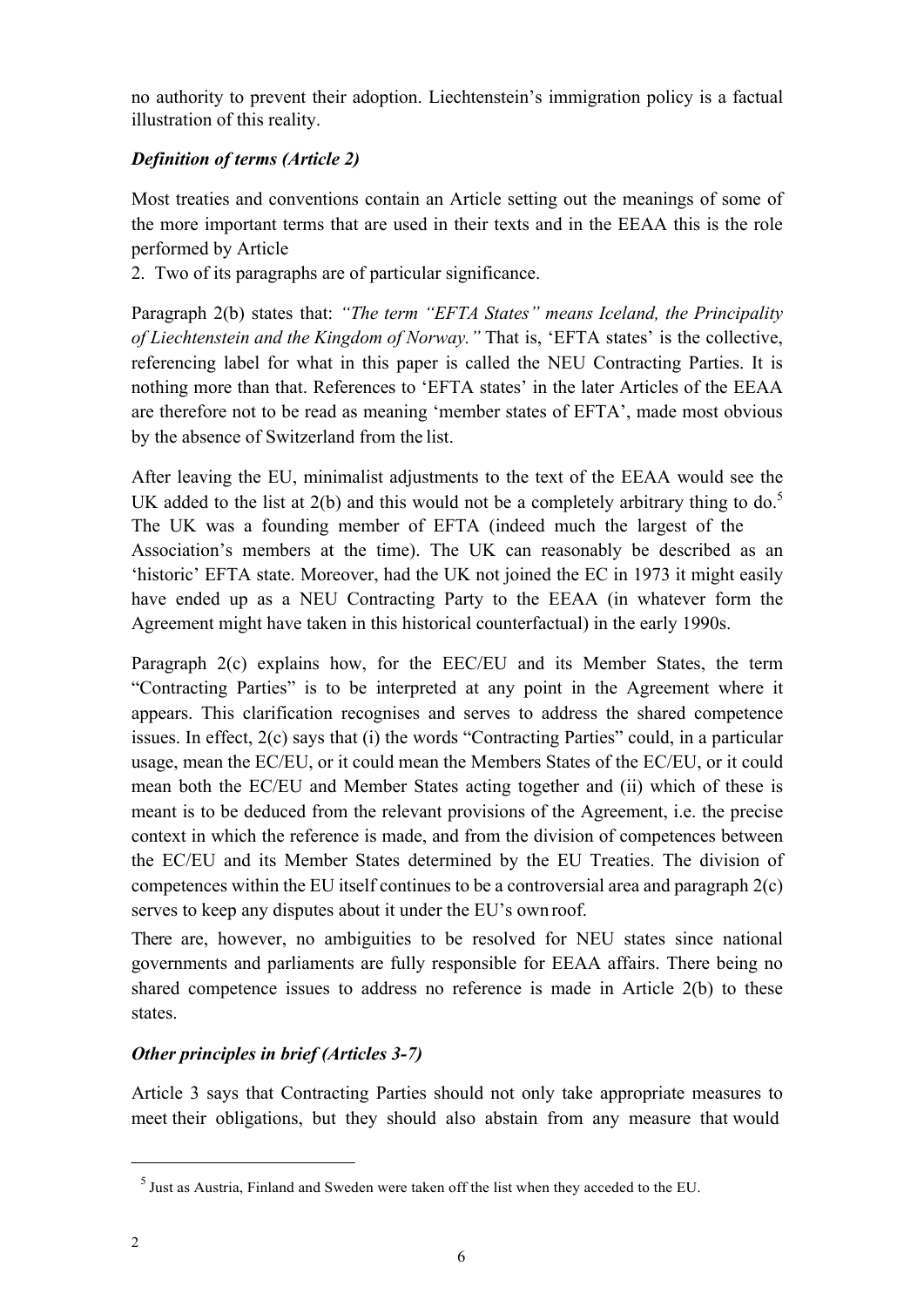jeopardize the Agreement's objectives and should seek to facilitate co-operation within the framework of the Agreement.

Article 4 is a general obligation not to discriminate on grounds of nationality, without prejudice to specific provisions in the Agreement that may be consistent with discrimination in relevant, identified circumstances. Such non-discrimination is a principle that runs throughout the Agreement

Article 6 requires that, where provisions in the EEAA are identical in substance to provisions in the EC/EU Treaties, their interpretation and application should be in conformity with any case law established by the European Court of Justice *prior to the signing of the Agreement*, i.e. prior to 2 May 1992. This is effectively pre-Maastricht case law of relevance to the operation of the Single Market, which itself was at an early stage of its development in 1992 (the 'rule-book' was much shorter than it is now). The provision is not dissimilar in form to the 'Great Repeal Bill' which the Government has introduced as part of the Brexit process. Existing EU regulations were initially mapped to the EEAA and subsequent legislation was developed and interpreted via the new rule-making and adjudication procedures set out in the Agreement.

Article 7 adopts the EU distinction between Regulations and Directives for EEAA purposes. There are, however, two major differences between the EC/EU Treaties and the EEAA approaches to these legislative instruments (see later for more detail). First, in the EEAA there is no 'direct effect' of an agreed Regulation: for NEU members all legislative change must be approved by the relevant, national parliament, i.e. 'control' lies with that parliament. Second, the incorporation of both Directives and Regulations into the EEAA must be approved by all (not just a weighted majority) of NEU members, collectively, even before they are sent to national governments and parliaments for consideration. It can also be noted that most EU regulations are, in practice, deemed to be focused on issues that are 'not EEA-relevant' in the first place.<sup>6</sup> The EEAA rule-book, although itself extensive, is considerably shorter than the EU rule-book.

<sup>&</sup>lt;sup>6</sup> Estimates have varied widely, but a good sight of the balance can be obtained from the work of Dr Richard North, whose estimates lie well clear of both the upper and lower extremes of the range cited during the 2016 referendum campaigns. Counting the number of EU legal acts – Directives, Decisions and Regulations – North has estimated that, for Norway at the end of 2013, there were EEA equivalents in place for around 28% of the EU total. That is, slightly over 70% of the EU's legal acts were not EEArelevant at that time.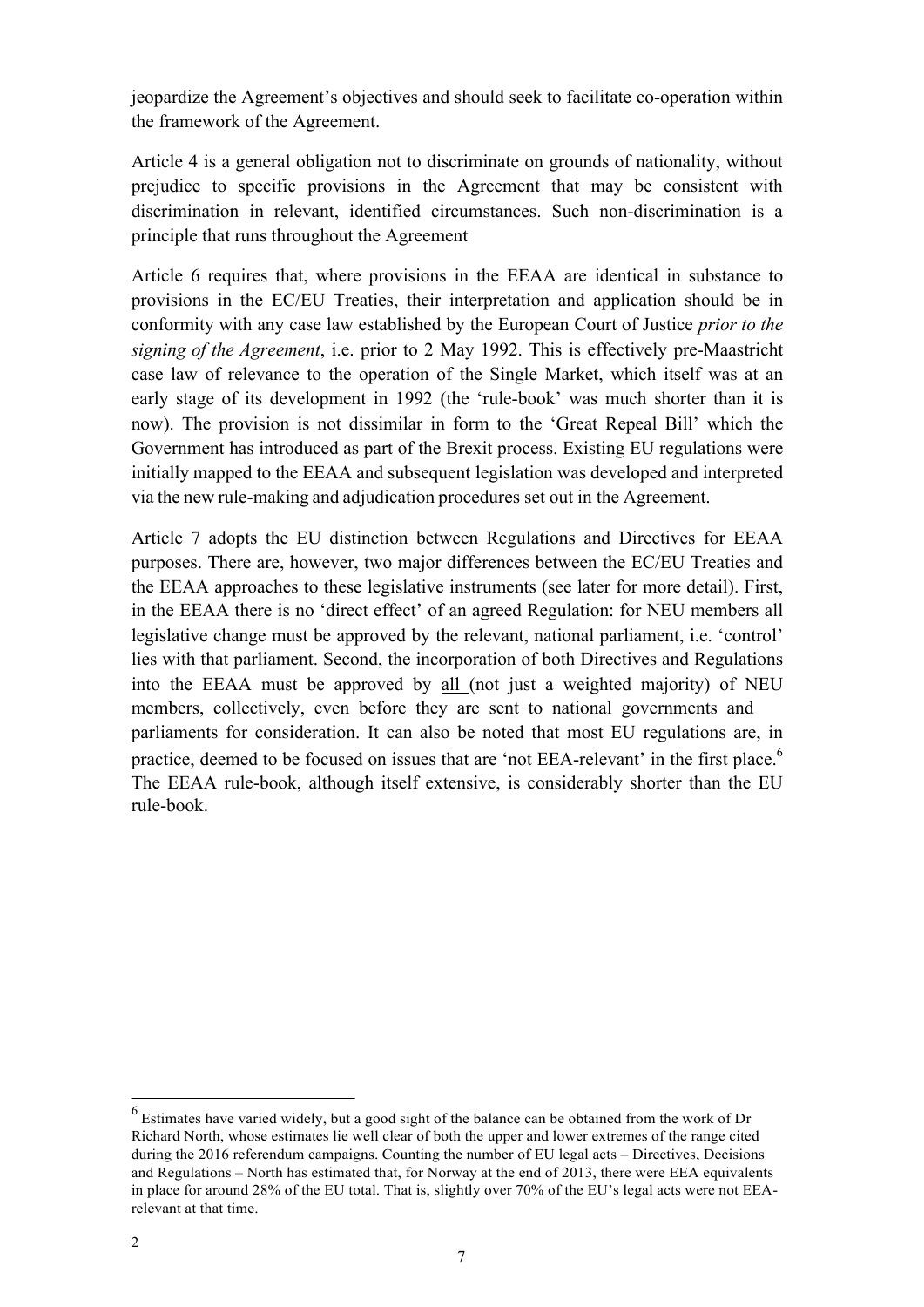### **Free movement of goods (Part II, Articles 8 to 27)**

This chapter of the Agreement contains provisions to be found more generally in international Free Trade Agreements, FTAs. They concern matters such as removal of tariffs and quotas, the establishment of rules of origin, and the commodities to be included in the Agreement.<sup>7</sup>

Rules of origin are significant because the EEA Agreement does not establish a customs union among the Contracting Parties: each NEU state can independently determine its own commercial policies in relation to states that are not Contracting Parties (and can also, if it so wishes, unilaterally choose to negotiate membership of the EU customs union).

In the list of commodities covered by the EEAA, the most significant exclusions are food products since the EEA Agreement does not entail participation in the common agricultural or common fisheries policies of the EU.

As in many FTAs, there are provisions for flexibility in performance of obligations, in recognition of the fact that individual Contracting Parties can encounter circumstancesin which strict fulfilment of obligations becomes difficult or impossible, for example because of major economic disturbances or imbalances. This flexibility allows agreements to be sustained in circumstances where, with more rigid provisions, they might collapse completely.

To illustrate, having established general provisions to prevent national recourse to customs duties (tariffs) and quantitative restrictions on trade flows (quotas) in Articles 11 and 12, Article 13 goes on to say that:

*"The provisions of Articles 11 and 12 shall not preclude prohibitions or restrictions on imports, exports or goods in transit justified on grounds of public morality, public policy or public security; the protection of health and life of humans, animals or plants; the protection of national treasures possessing artistic, historic or archaeological value; or the protection of industrial and commercial property. Such prohibitions or restrictions shall not, however, constitute a means of arbitrary discrimination or a disguised restriction on trade between the ContractingParties."*

In short, what is required is a good faith commitment to non-discriminatory practices and to removal of barriers to trade, not unbending adherence to an agreed set of specific provisions.

<sup>&</sup>lt;sup>7</sup> Where states engage in trade with other countries not covered by a FTA and have different tariff structures in relation to exports to and imports from those other countries, there is obvious scope for one of more of the tariff structures to be bypassed. Thus, if A and B sign a FTA and A has lower import tariffs than B for goods imported from country C, exporters in C might seek to reduce tariffs to B by routing goods through A. Rules of origin seeks to hinder this type of commodity arbitrage.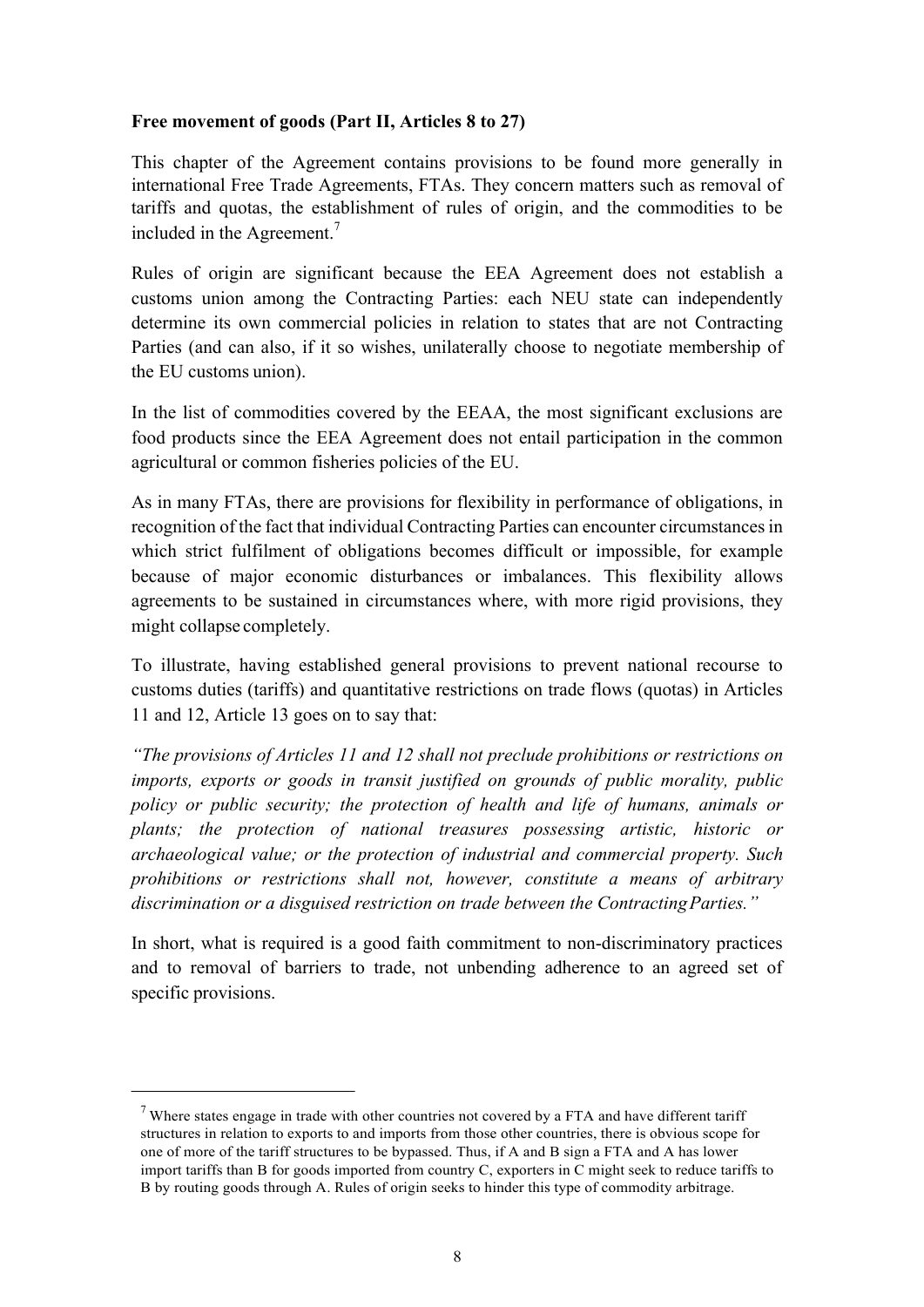## **Free movement of persons, services and capital (Part III, Articles 28 to 52)**

## *Free movement of persons/workers*

Article 28, which covers free movement of *workers* (not persons) lies at the heart of current Brexit issues. It first specifies that freedom of movement entails that there be no discrimination based on EEA nationality in relation to employment, pay, and other conditions of work and employment (Article 28(2)). More specifically, Article 28(3) entails rights of workers: to accept offers of employment made; to move freely within the EEA for that purpose and stay in an EEA state for employment purposes; and to remain in an EEA State after being employed there. These entailments are then immediately limited (in Article 28(4)) by dis-applying them to employment in public service. Clearly, the EEAA's signatories thought that free movement of workers could be 'too free'.

This last point is confirmed by a more general limitation on the scope of the specific entailments of Article 28(3). The entailments just listed are prefaced, at the opening of the paragraph, by:

*"It shall entail the right, subject to limitations justified on grounds of public policy, public security or public health: …"*

Public policy is a very broad ground for limiting the free movement of workers since governments pursue a wide range of economic and social policies. On a very narrow textual interpretation, almost anything could justify restrictions of free movement of workers (a point that is often missed by at least some lawyers who favour narrow, textual interpretation of other Articles).

The substantive force of the Agreement, however, comes principally from its primary objective (Article 1(1)). As already discussed, in considering the effects of restrictions on free movement of persons/workers in the name of public policy, it is necessary to pay careful attention to the potential effects that any proposed limitations might have on the ability to attain the Article 1(1) objective.

The earlier discussion indicated that a national immigration or residency policy that satisfied the 'necessity criterion' would be compatible with the EEAA. On the other hand, what could be problematic are policies with the following characteristics:

- Discrimination among EEA workers based onnationality.
- Discrimination based on the type of labour involved, since this could imply a form of 'manpower planning' by central government that is capable of distorting trade flows.
- Provisions that restrict individual residency decisions beyond what is necessary to achieve the objectives of an immigration or residency policy.

Even these characteristics would not necessarily be incompatible with the EEAA, however, as the example of Liechtenstein indicates (its current residency policy arguably exhibits all three). One reason for this is, as will be seen later, that the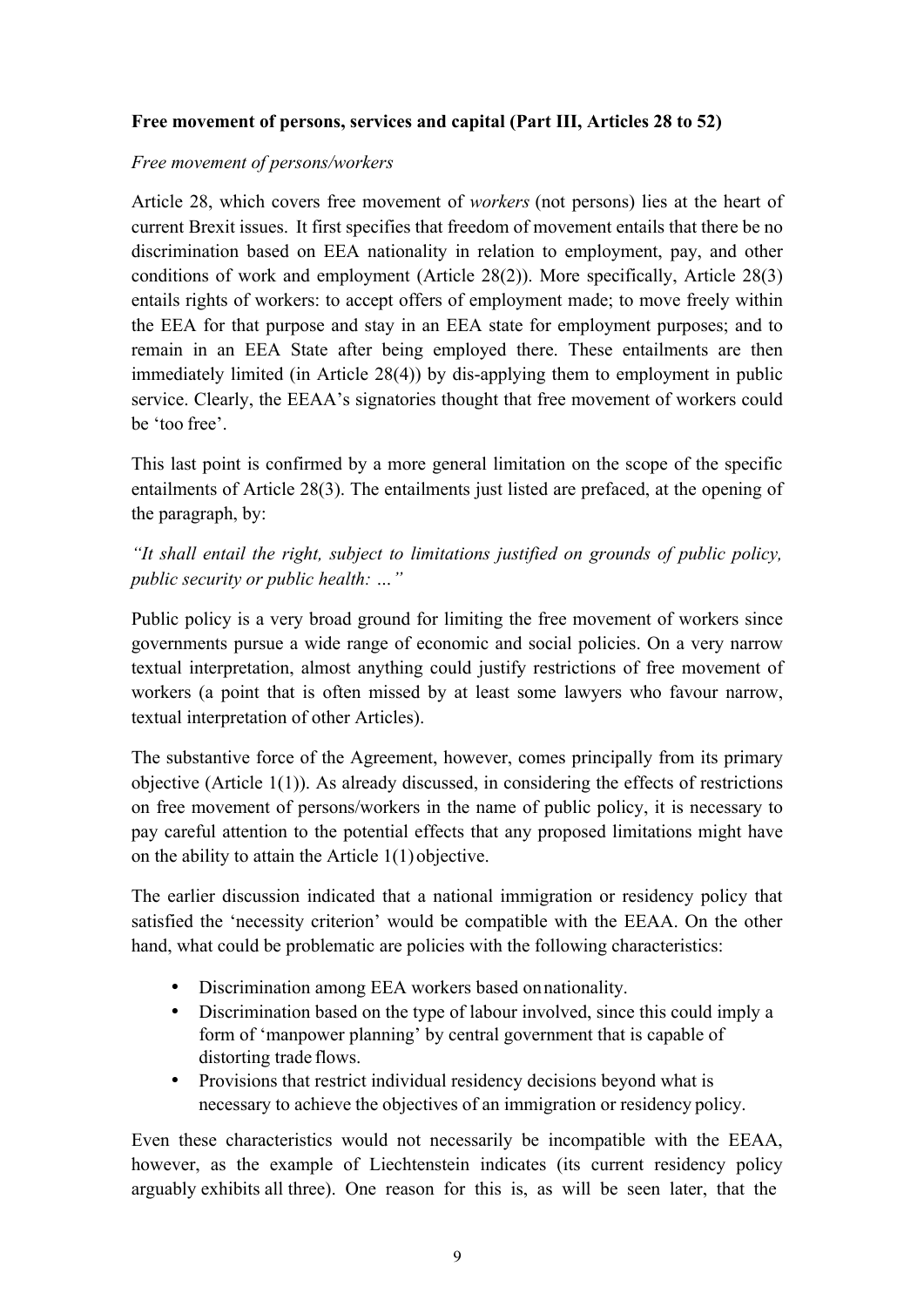governance structure of the EEAA affords significant 'hold-out' powers to NEU states.

In short, what Article 28 serves to hinder are national immigration/residency policies that are not in conformity with norms of best policy practice, not national immigration/residency policies *per se*.

Article 29 is the other major provision in relation to free movement of persons/workers. It provides for employees from another EEA state to have access to the social security system of the host state. Social security policy itself is a matter for individual states, but Annex VI of the EEAA, which is explicitly referenced in Article 29, contains provisions based on an EC Regulation (883/2004/EC) that seek greater social security co-ordination. Significant parts of Annex VI are devoted to adaptations of that Regulation to reflect the arrangements in place in individual NEU states. The Annex therefore serves as a useful source of illustrations of the fact that EU Regulations are not necessarily mapped, unadjusted, into theEEAA.

## *Right of establishment*

Articles 31-35 establish rights to set up businesses across the EEA, including businesses of those who are self-employed. As is the case for the free movement of workers provisions, the rights of establishment are subject to limitations warranted/justified on grounds of public policy, public security and public health (Article 33).

## *Services*

These comments can be repeated in relation to freedom to provide services across the EEA, which is covered by Articles 36 to 39. The possibility that limitations on free movement can be imposed is established by Article 39, which simply refers back to the provisions of Article 33 in the rights of establishment section of the Agreement.

## *Capital (Articles 40-45)*

The free movement of capital provisions of the EEAA repeat the stress on nondiscrimination on grounds of nationality contained in earlier provisions, but the 'public policy, public security and public health' over-ride is not explicitly mentioned in this sub-set of Articles. Instead, there is greater specificity about the grounds that might warrant restrictions on capital flows. These are: capital market disturbances, severe balance of payments difficulties, distortions of competition and illegal evasion of national rules and regulations.

The last of these is, however, an implicit recognition of the more general public policy criterion, since it affords priority to national rules and regulations over considerations of free movement, provided only that any limitations satisfy the condition that the national rules and regulations do not discriminate between nationals of the Contracting **Parties**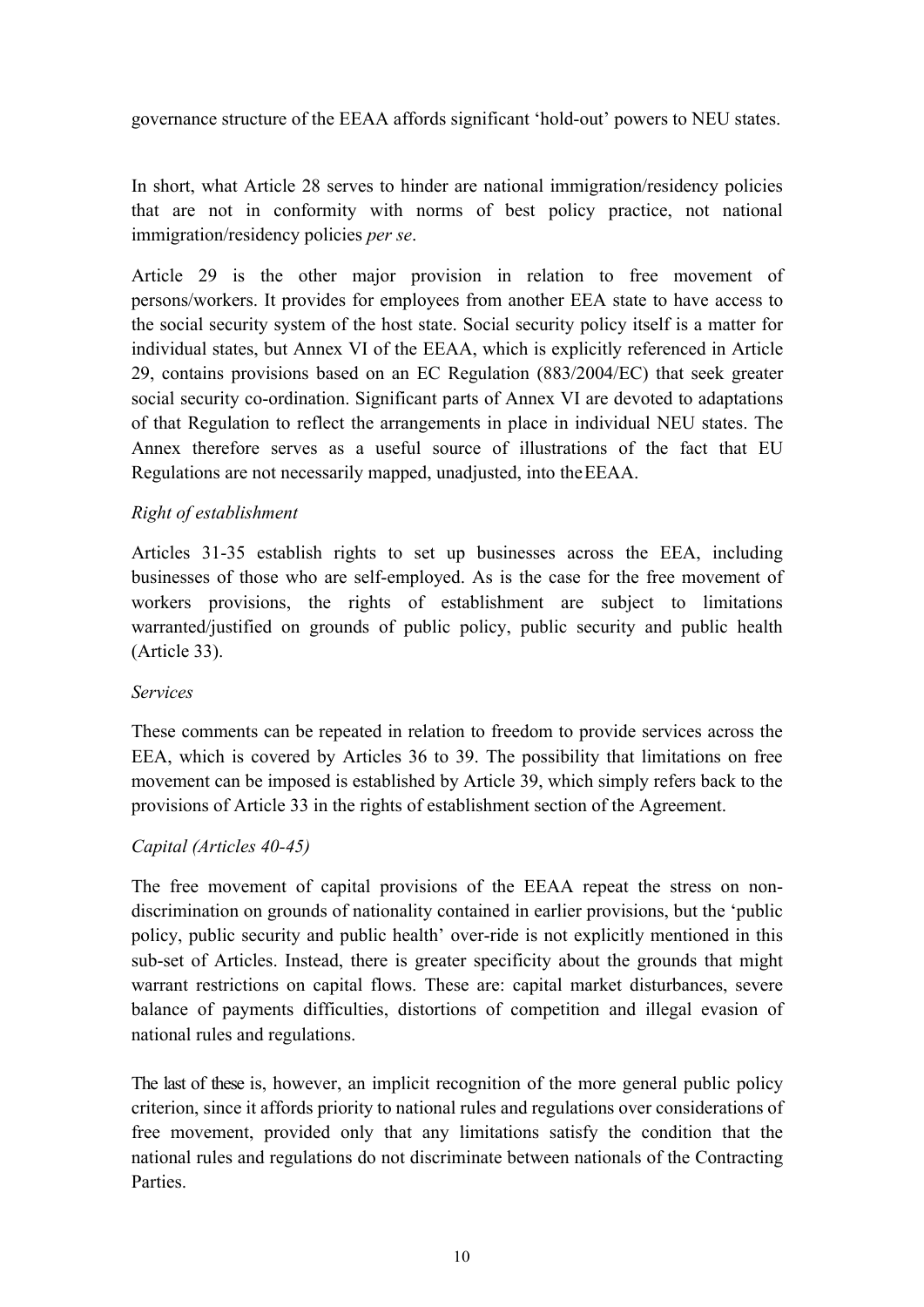Article 45(4) is of particular interest because, although specific to capital movement, it is the first, unambiguous reliance in the text on the 'necessity criterion'. Article 45(4) states that, when measures are taken to address balance of payments crises they must *"… cause the least possible disturbance in the functioning of this Agreement and must not be wider in scope than is strictly necessary to remedy the sudden difficulties which have arisen."* Later applications of the criterion, using very similar wording, are to be found in Articles 64(1), 112(2), 113(3), and 114(1).

### *Other matters (Articles 46-52)*

This Part of the Agreement ends with two chapters on Economic and Monetary Policy Cooperation and on Transport. The former comprises one paragraph concerned with information exchange and discussion, the latter re-states a more general principle: the transport policies of a Contracting Party should not discriminate on grounds of nationality.

## **Competition and Other Common Rules (Part IV, Articles 53 to 65)**

## *Competition Law (Articles 53 to 60)*

The competition law sub-set of Articles maps what have been the general provisions of European Treaties since the Treaty of Rome into the EEA Agreement. Historically the UK has been a supporter of the relevant provisions (which are viewed less benignly by some of the other Contracting Parties) and has tended to favour their strong enforcement. They are highly compatible with domestic UK competition law.

## *State Aid and other common rules (Articles 61 to 65)*

The same comment can be repeated in relation to the State Aid provisions, but there are a further three points that might also be noted.

- Monitoring and adjudication of state aid issues lies with different sets of institutions for the two sub-sets of Contracting Parties, EU and NEU (see further below). Specifically, the authority of the European Commission and the jurisdiction of the European Court of Justice does not extend to the NEU members of the EEAA.
- State aid provisions in practice allow significant state aid to be provided in a wide variety of circumstances. In short, they constrain rather than prohibit. The simplest illustration of this lies in the fact that the potentially quite massive state aid for the Hinkley Point nuclear power station was considered allowable under existing EUarrangements.
- Linked to the fact that the NEU states are not subject to European Commission or ECJ authority, the state aid provisions of the EEAA could potentially impose *greater*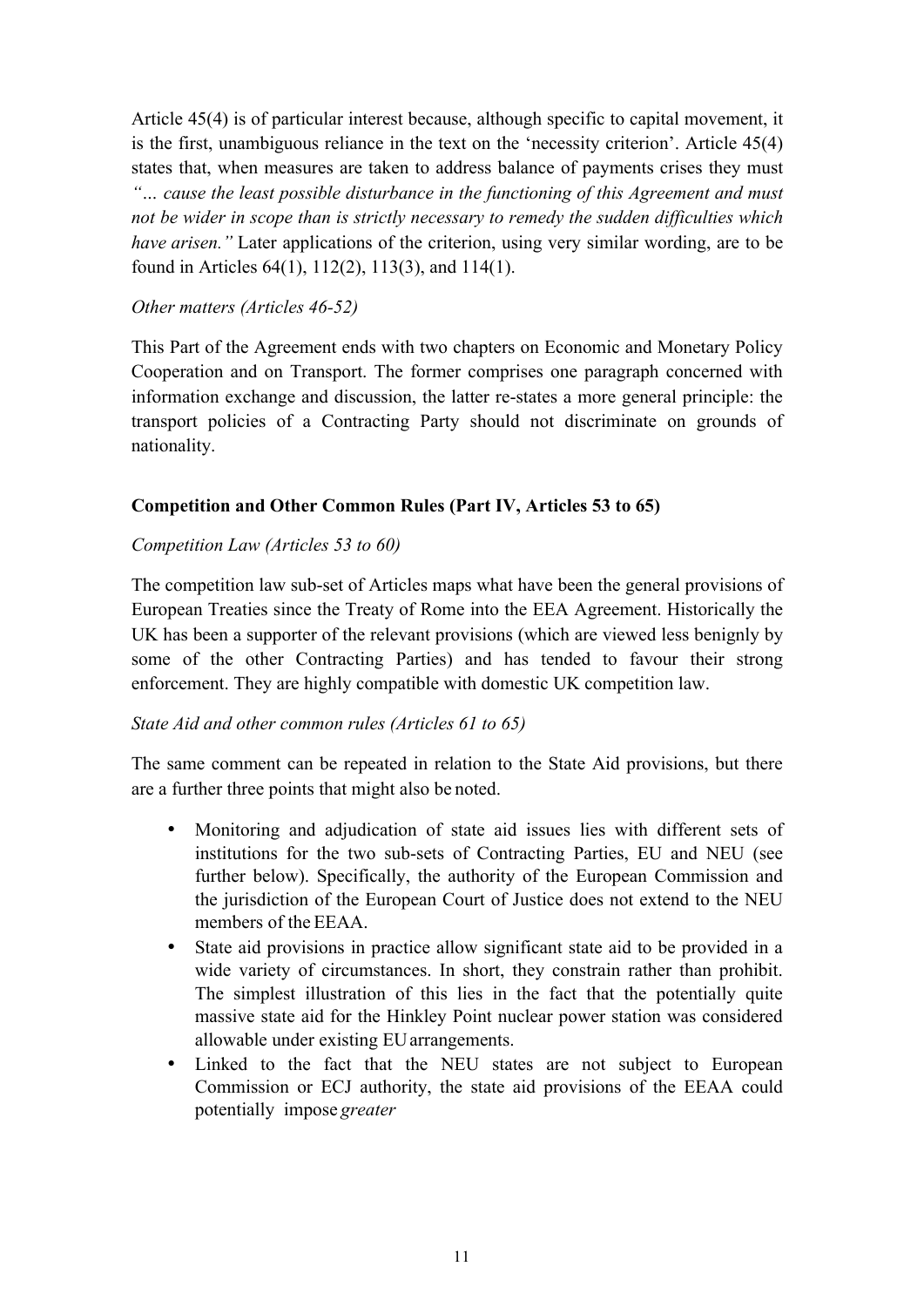constraints on a post-Brexit UK government than is currently the case. This follows from the more narrowly economic objective of the EEAA, which eliminates from consideration some of the political trade-offs that might be weighted more heavily by the European Commission, supported by the ECJ, in its pursuit of a wider set of purposes.

### **Horizontal provisions relating to the four freedoms (Part V, Articles 66 to 77)**

Notwithstanding the reference to the four freedoms in its title, this part of the EEAA is concerned with the more mundane task of promoting harmonisation of market rules. Given that a market, any market, is a set of rules that is collectively shared by participants, and given that the overarching purpose of such rules is to facilitate exchange transactions (i.e. reduce the costs of trading), such harmonisation is a ubiquitous tendency whenever multiple parties seek to trade on a regular basis with one another. It is therefore a global phenomenon and the EEAA is distinguished only by the fact that that it seeks a deeper level of harmonisaton, and hence seeks lower barriers to trade, than most multilateral agreements.

Part V of the Agreement provides for harmonisation in those parts of rule-making that have relatively direct implications for the functioning of goods, services and labour markets. The areas covered are 'social policy' (encompassing working conditions, labour law and equal pay), consumer protection, environment, statistics and company law.

Here as elsewhere the fine detail is contained in Annexes to the EEAA, which typically contain lists of relevant EC/EU Directives and Regulations and the modifications to them required for EEA purposes. The references made in this sub-set of Articles are to Annex XVIII.

Directives tend to be of general nature and are not directly applicable at EU Member State level or *a fortiori* at NEU state level: national legislation is required to reflect their principles. Since general principles tend to command support more easily than the finer detail of legislation, straightforward acceptance of a Directive is usually unproblematic, provided only that it is deemed 'EEA-relevant'. Adaptations can be made at the national level, subject to normal, national processes of parliamentary scrutiny.

When they (Directives) are incorporated into the EEA 'rule-book', significant, accompanying amendments, qualifications, or commentaries therefore tend to be relatively infrequent, occurring only when major issues of principle are at stake, as was the case in relation to incorporation of Directive 2004/38/EC on free movement of persons (see above and Annex).

In contrast, both because of their greater specificity and the fact that they must later be acceptable to all NEU governments and parliaments (a consequence of there being no 'direct effect'), proposed EU Regulations are more likely than Directives to be subject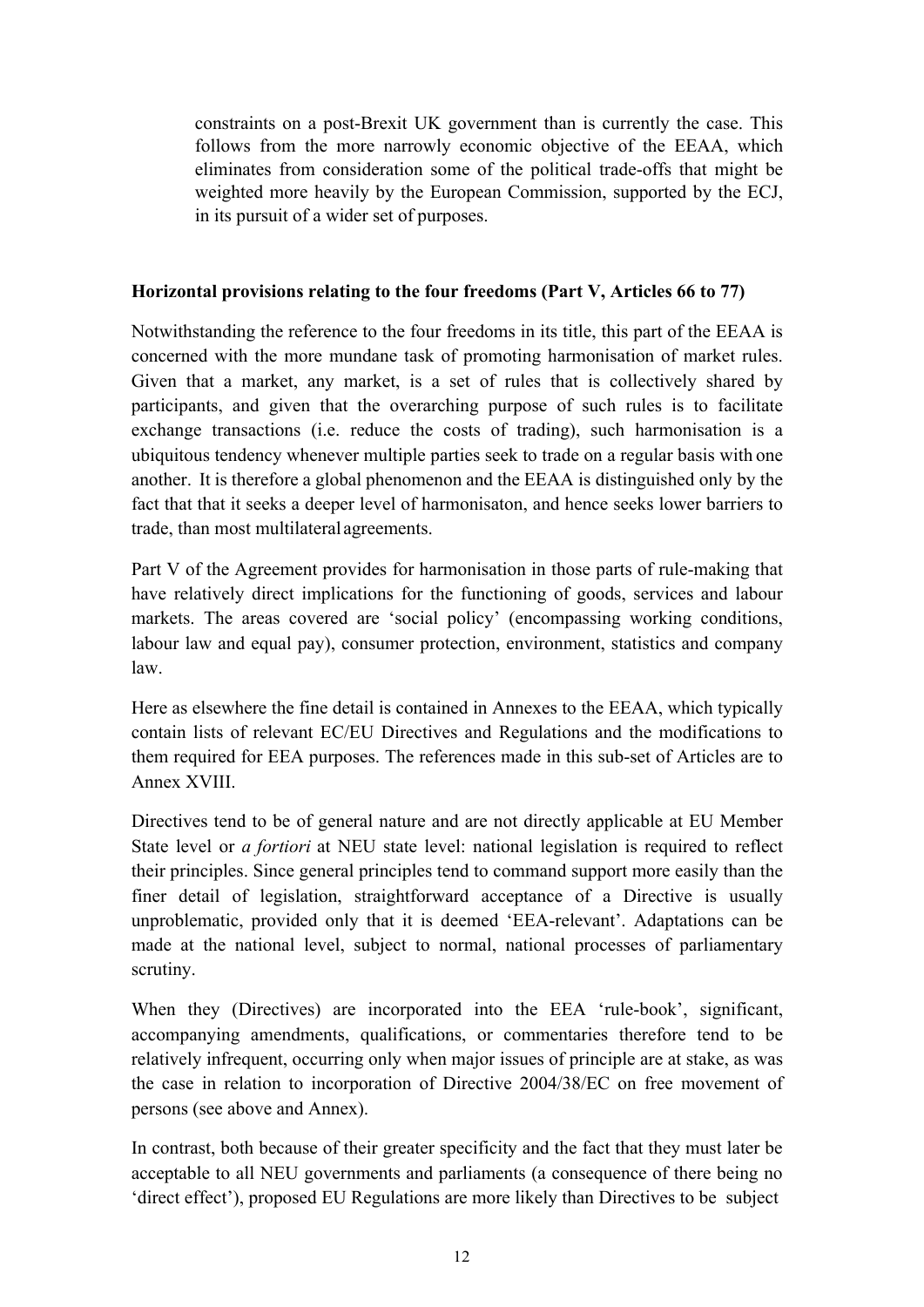to significant amendment at the EEAA incorporation stage, as indicated in the Annexes to the Agreement. Pre-knowledge of the later, 'NUE acceptability' constraints itself has influence on the earlier drafting of EURegulations.

## **Cooperation outside the four freedoms (Part VI, Articles 78 to 88).**

Part VI of the Agreement is concerned with strengthening cooperation among the Contracting Parties across a range of policy areas that have more indirect implications for the functioning of the Single Market. The areas explicitly mentioned (at Article 78) are: research and technological development; information services; the environment; education, training and youth; social policy; consumer protection; small and mediumsized enterprises; tourism; the audiovisual sector; and civil protection.

A range of different forms of cooperation are listed in Article 80, from information exchange to the development of parallel legislation. Perhaps the most significant for policy purposes is participation in common programmes and projects involving significant expenditures on the relevant activities, e.g. collaborative research and development programmes.

Participation in these programmes is a matter of choice for NEU states, but the decisions are usually taken collectively (see further below for an outline of the EEEA's decision making processes), with the possibility of opt-outs for individual states. The latter are naturally discouraged, but, by virtue of the governance structure of the EEAA, they cannot ultimately be resisted when questions of participation in a new programme arise. In contrast, once an EU decision has been made to establish a new programme, participation is mandatory for EU Member States.

The Agreement sets out (in Article 82) the rules for the determination of hypothecated budget contributions to the various co-operative activities, which are based on the GDPs of the participating states. There can be a certain degree of confusion about these arrangements in public debate: the notion of 'budget contributions' can convey the impression that NEU states pay over sums of money to the EU which the latter can then allocate as it wishes. The position is rather that the parliaments of the NEU states decide whether or not to join a programme, following their own evaluations of the perceived benefits and costs of participation. The funding contributions are determined formulaically in ways that are specified in Protocol 32 of the EEAA. As is true more generally, NEU states do not surrender unfettered discretions on budgetary matters in the ways that EU Member States are required todo.

## **Institutional provisions (Part VII, Articles 89 to 114)**

The Institutional Provisions Part of the Agreement is of considerable importance for the EEAA's operation and it is another frequently misunderstood aspect of the arrangements. In relation to the EEA Agreement, the NEU states were, at the outset,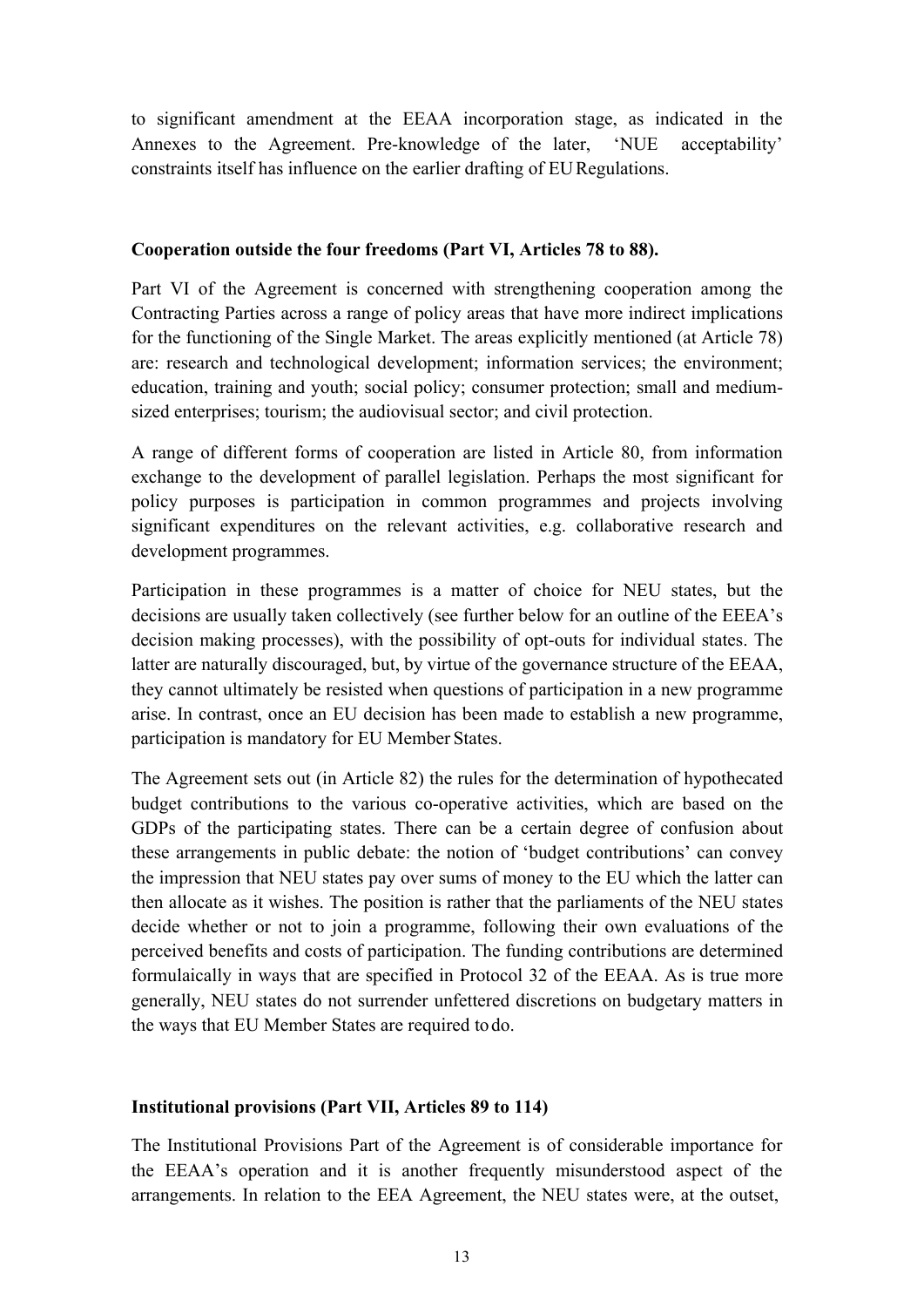unwilling to accept the authority of the EU supra-national bodies (i.e. of the European Commission and the European Court of Justice) and hence the Agreement establishes a two-pillar governance structure, summarised in the diagram below, taken from the EFTA website  $8$ 



A number of points that are not immediately apparent from the diagram, but which are set out in some detail in Part VII of the EEAA, can be noted:

- The NEU institutional pillar operates on a consensual basis. Under the provisions of the Agreement the NEU states must "speak with one voice" (Article 93(2)). There is therefore no equivalent to the majority voting arrangements embodied in the EU Treaty. For an individual NEU state this provision is a potential source of 'hold-out' power, which mitigates unwanted effects that might arise for want of voting rights when Directives and Regulations are adopted by the EU, for its own purposes.
- The NEU states participate in the preparation of new EU legislation that may be of 'EEA relevance', i.e. that may affect the functioning of the Agreement. As indicated earlier, most EU regulations are not 'EEA relevant', because the

<sup>8</sup> The EEAS is the European External Action Service, i.e. the EU's diplomatic service.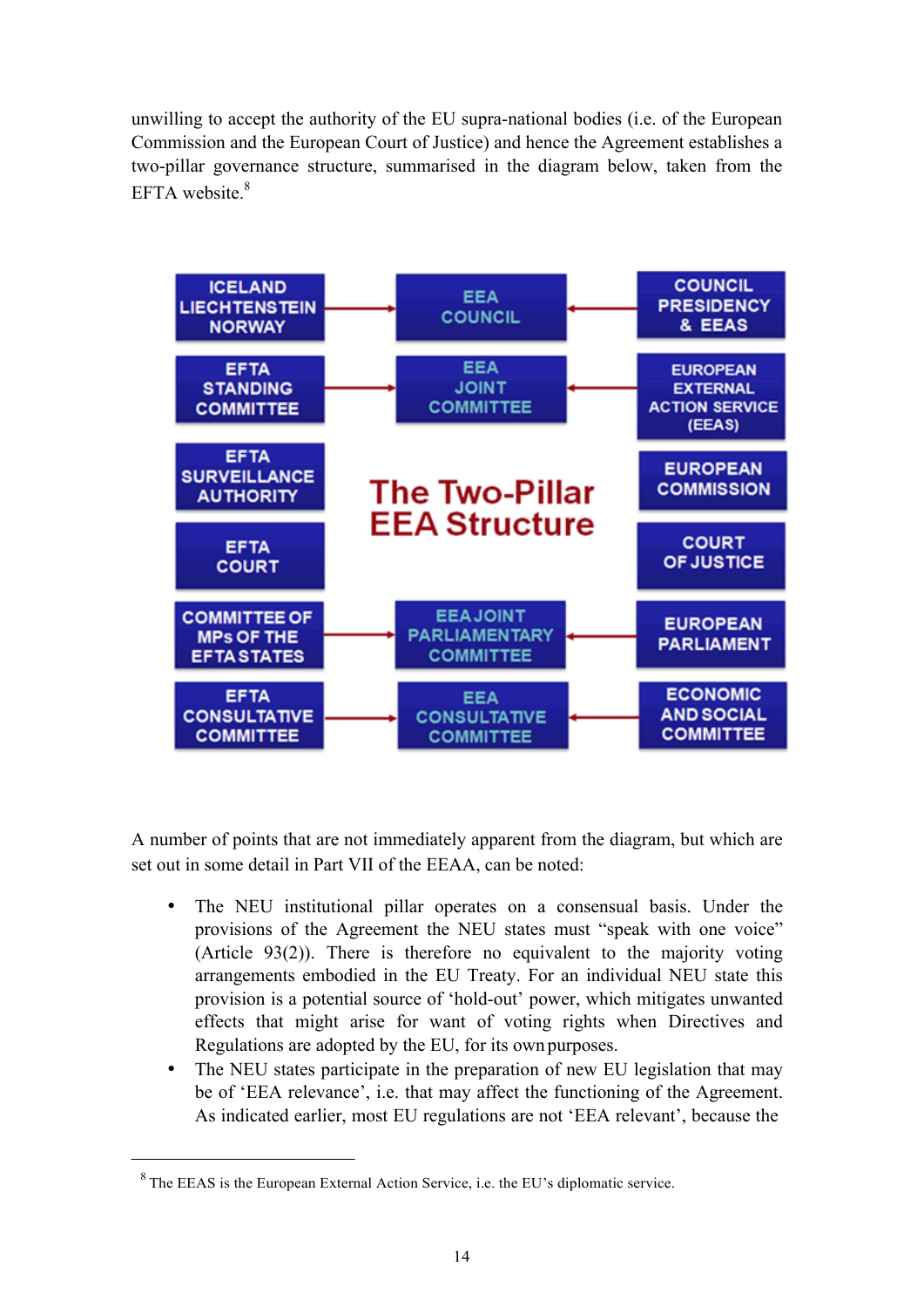overarching aims of the EEAA are much narrower than those of the EU Treaties, e.g. the EEAA does not encompass the Common Agricultural and Fisheries Policies or a Common Citizenship.

- The NEU states have not, in becoming Contracting Parties, transferred any legislative competences to the joint EEAA bodies or *a fortiori* to the EU institutions. Thus, for example, if NEU suggestions concerning the shape of a new EU Regulation in its preparatory stage are rejected, the same Regulation still must be considered again before it can be incorporated into the EEA Agreement. In the first instance, this is a matter for the EEA Joint Committee and Council, but ultimately it is a matter for NEU state parliaments (since there is no 'direct effect'). Of necessity, new rules must be acceptable in both pillars of the governance structure.
- In the event of a failure to agree about the form of amendments to the EEAA which principally take the form of amendments to the Annexes that incorporate Directives and Regulations – the EEAA makes specific reference to the possibility of recourse to the notion of *equivalence* (Article 102(4)). Equivalence is a concept that has come to play an increasingly important role in international commercial agreements at the global level, including in sectors such as food and financial services. In effect, it amounts to mutual recognition of the differing rule-books of different parties when those alternative sets of rules are sufficiently similar in their purposes and effects for each rule-book to be acceptable to the other party or parties.

## *Fax diplomacy*

Given these points it is apparent that what some Norwegians have called 'fax diplomacy' – a process characterised by mechanistic transcription of EU legislation into the EEA Agreement, without influence on that legislation  $-$  is by no means intended by, or *de facto* inherent in, the EEAA itself: the Agreement creates a capacity for significant rule-making influence and power to be exercised by NEU states. This capacity has at least threedimensions:

- Participation in the preparation of 'EEA-relevant' EU legislation.
- The hold-out power conferred by the 'one voice' aspect of the governance structure, ultimately underpinned by the ability of sovereign parliaments to reject any proposed EEA legislation.
- Where Regulations are concerned with rule-harmonisation in a particular field of activity in which a global institution is also at work, NEU states have the advantage of possessing an individual/national seat at both (EEA and global) tables. They can therefore influence EEA rule-making indirectly, via their individual voice at the global table, since global rule-making itself affects EU rules, arguably to an increasing extent.

## *Safeguard measures*

As elsewhere in the Agreement, in addition to setting out provisions geared toward the attainment of the primary objective, Part VII of the Agreement addresses the conduct of Contracting Parties when there are disturbances in economic and social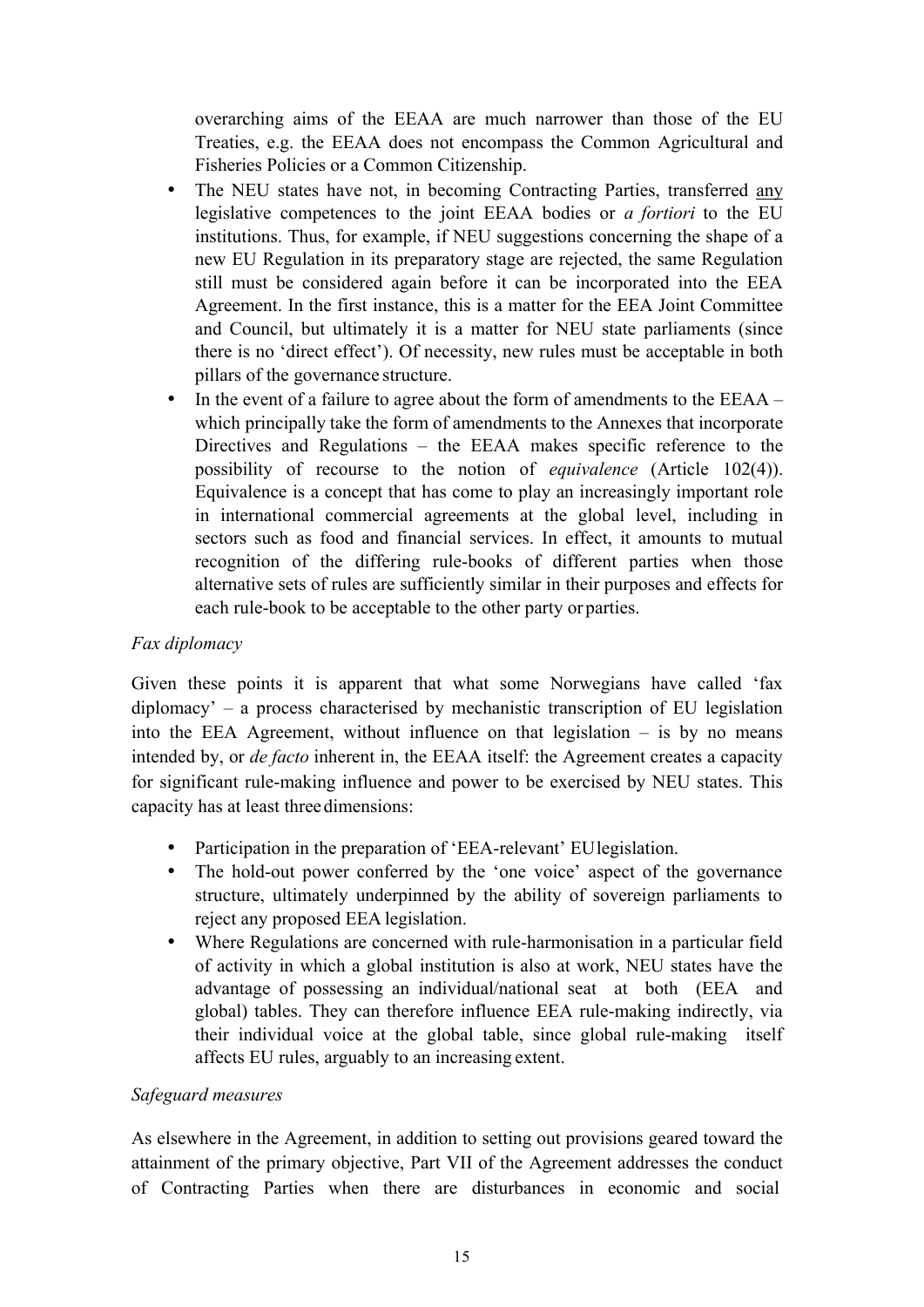circumstances that might put the Agreement at more general risk. These are contained in a Chapter on Safeguard Measures (Articles 112 to 114).

Article 112 states that a Contracting Party may "*unilaterally"* take appropriate measures to address *"serious economic, societal or environmental difficulties of a sectoral or regional nature"* that arise and are considered liable to persist. However, Article 113(3), which is concerned with procedural matters, goes on to say that *"For the Community, the safeguard measures shall be taken by the European Commission"*.

This is an example of an instance where, consistent with Article 2(c), the term "Contracting Party" is to be interpreted to refer to the EC, not to a Member State of the EU. Strictly speaking, the clarificatory statement *"For the Community …"*, which the typographical layout suggests might have been a late addition to the text, is not necessary: Article 2(c) is sufficient. Its appearance might suggest that there were intra-EU, shared competence disputes in play at the time of the construction of the Agreement.

The position then is that each of the NEU states can act unilaterally, as can the European Commission, but individual Member States of the EU cannot. Thus, unilateral resort to such measures is not possible whilst the UK is an 'EU member' of the EEAA, but it would become possible as a 'NEU member'. For example, had the UK been a NEU member of the Single Market and had he so wished, Prime Minister Cameron would have been able unilaterally to impose an emergency brake on immigration: there would have been no need to seek prior agreement from other EU leaders.

That said, it is clear from the text of the EEAA that the Safeguard Measures are intended as a temporary form of flexibility: they are hedged around with checks and balances to discourage over-easy resort to them. As discussed above, flexibility is built into earlier sections of the Agreement, for example in the form of limitations on the free movement entailments of the Agreement which can be justified on grounds of public policy. The checks and balances inthe Safeguard Measures section of the EEAA are focused on problems to which some urgent and immediate response may be appropriate. In such circumstances, the risks of ill-considered responses tend to be higher. Roughly speaking, the EEEA's message to NEU Contracting Parties and (and to the European Commission) might be read as saying "don't use the Safeguard Measures option as a politically expedient substitute for better-developed policies that could address the underlying policy problems."

## **Financial Mechanism (Part VIII, Articles 115-117)**

The Financial Mechanism provides for resource transfers by NEU Contracting Parties to support economic development in less affluent EEA states, with the objective of reducing economic and social disparities across the EEA. The rationale for the provisions flows directly from the primary objective at Article 1(1), and in particular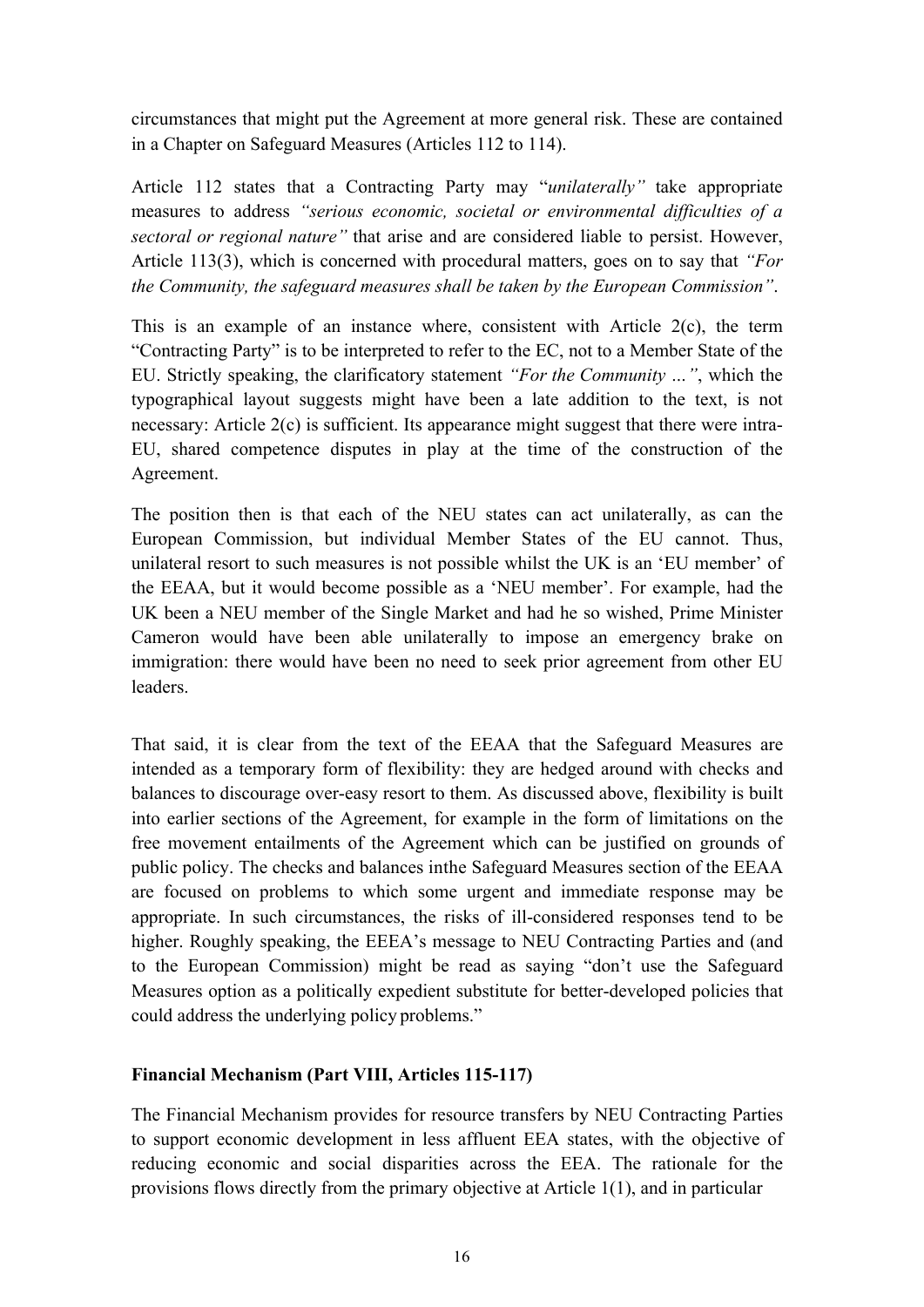from its references to a *balanced* strengthening of trade and economic relations and to a *homogeneous* economic area. It is also underpinned by one of the Recitals in the Preamble: *"AIMING to promote a harmonious development of the European Economic Area and convinced of the need to contribute through the application of this Agreement* to the *reduction* of *economic* and social regional disparities."

The financial contributions are subject to discussion and agreement from time to time (present commitments run to 2021, in line with the EU budgetary planning timetable) and are specified in Protocol 38 of the Agreement. As is the case for NEU state participation in specific, EU- initiated programmes, they are often referred to as EU budget contributions. However, the relevant programmes supported by the financial contributions are developed, administered, and operated directly by the NEU states themselves, in conjunction with the beneficiaries. Speaking broadly, they are owned and controlled by the NEU states and they bear much greater resemblance to direct international aid than to any notion of 'payments for access to the Single Market'. As is sometimes the case for international aid more generally, there can be some entanglement with global security issues. Hence the programmes can realistically be seen by individual NEU states as multi-purpose exercises, not confined to the single purpose specifically identified in Article 1(1) of theEEAA.

The relevant programmes and financing are agreed and operated collectively by the NEU states, consistent with the consensual, 'one voice' provisions of Part VII of the EEAA. However, Norway wished, of its own volition, to provide greater financial support for this type of programme. As well as the EEA payments, therefore, it has made additional 'Norway payments' on a unilateral basis.

These points are relevant to discussion of the 'Norway Option' in public debates about Brexit, where Norwegian 'budget contributions' have been used as a benchmark in assessing the financial entailments of UK membership of the EEAA post Brexit. It is important to note, therefore, that the Norwegian numbers comprise four elements:

- Payments associated with NEU state participation in specific European *programmes* and projects, financed by ear-marked contributions and decided in the light of the perceived, consequential benefits and costs of participation. An oft cited example, because of its scale (and possibly because the UK is a major beneficiary), is Horizon 2020, a collective research and innovation programme aimed at improving Europe's competitiveness in international markets.
- Expenditures associated with programmes run by the NEU states themselves (not by the EU) to promote economic and social development in less prosperous EEA states, in compliance with the Financial Mechanism provisions of the Agreement.
- The voluntary Norway payments, which currently account for around 45% of all Financial Mechanism payments made by thatcountry.
- Payments for the administrative functions undertaken by the EFTA secretariat in relation to the operation of the EEAA – and it is at this administrativesupport level that the European Free Trade Association is, as an organisation,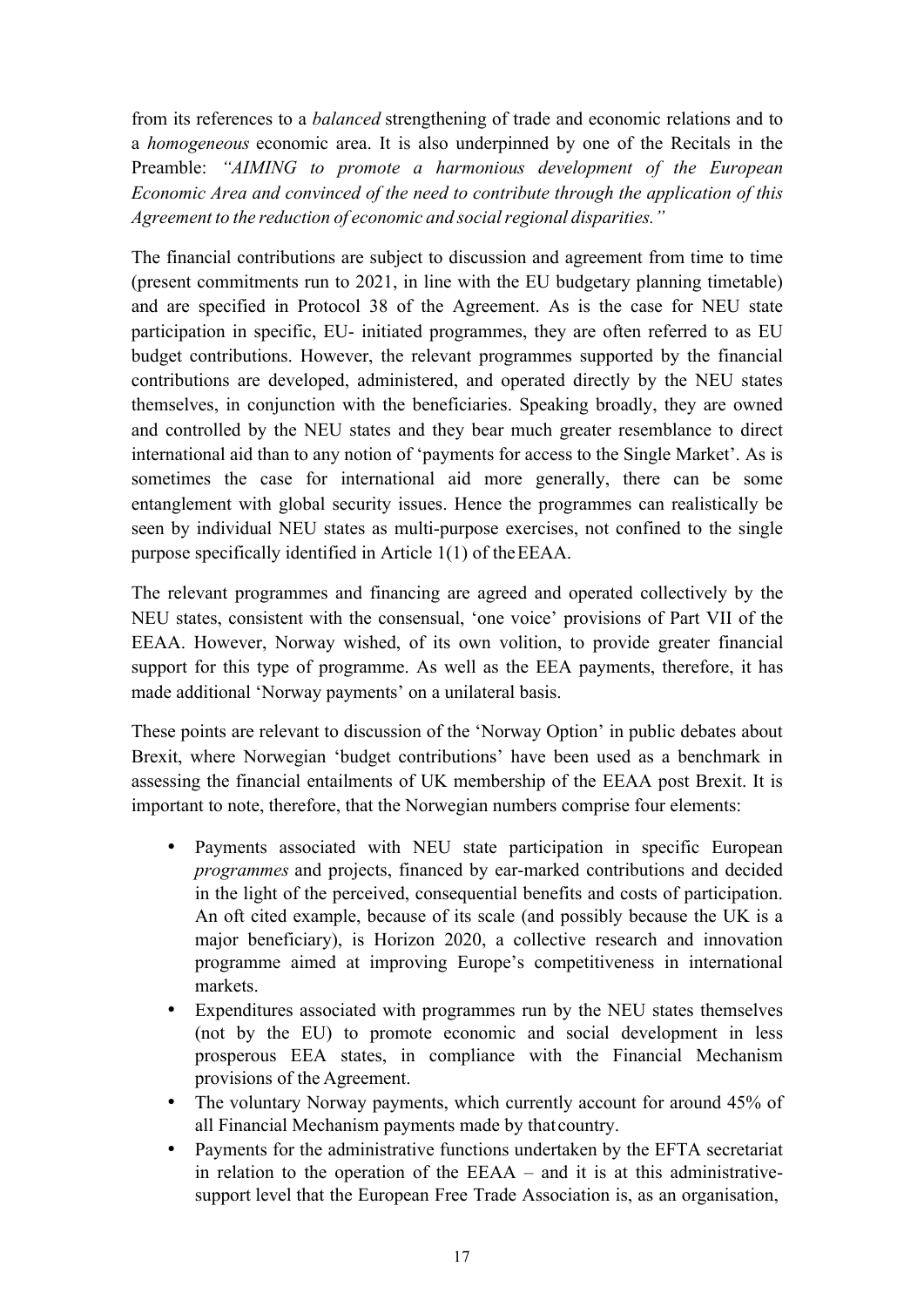relied upon by the NEU states – and as *pro rata* contributions to administrative costs incurred by the European Commission for EEAA purposes, covering such things as provision of office space, meeting costs, etc.

The last of these elements is very small relative to the others.

## **General and final provisions (Part IX, Articles 118 to 129)**

The final part of the Agreement is chiefly concerned with tying up loose ends, but it contains several Articles whose interpretation (usually misinterpretation) has featured prominently in Brexit discourse.

### *Article 118 of the EEAA*

Article 118 provides for the possibility of developing the EEAA to incorporate provisions of a more political nature, which is a direction of travel consistently sought by the EU and consistently resisted by the NEU states. Since the unanimous consent of the NEU states is required for this to occur, these states unambiguously hold the decisive cards in this arena.

## *Article 126*

Article 126 addresses issues raised by special Member State territories such as the enclaves of Ceuta and Melilla (Spain), the Isle of Man and Channel Islands (UK), the Faroe Islands (Denmark), the Åland Islands (Finland), French overseas territories, and so on. In the absence of Art 126, Article 29 of the VCLT, dealing with the Territorial Scope of Treaties, would apply: *"Unless a different intention appears from the treaty or is otherwise established, a treaty is binding upon each party in respect of its entire territory."* Some of the EEA's Contracting Parties wished to make different arrangements for politically distinctive parts of their "entire territory" and Article 126 is the vehicle for achieving that end. Most of these sought-after special provisions were settled for EU Member States in the course of their accession to the EU. Hence the first (short) paragraph of Article 126 refers simply to the Agreement applying to territories to which the EC/EU Treaty applies, and "*under the conditions applied in those Treaties*". Some lawyers, taking the text out of context, have interpreted this to mean that Article 126 is determinative of Contracting Party status, but that was not the original intention in the drafting of the Agreement and neither the textual context (e.g. over 80% of the text in Article 126 is concerned with the Åland Islands, which lie in the Baltic Sea) nor the object and purposes of the EEAA support that interpretation, which runs counter to the VCLT's principles. The loss of Contracting Party status by the UK would manifestly harm, not promote, the strengthening of trade (the Article 1(1) purpose), not only with the EU and its Member States, but also with Iceland, Liechtenstein and Norway and any ambiguities should properly be resolved purposively, to promote, not undermine, the stated aims (and original intentions) of the Agreement. A narrow interpretation would, in effect, seek to exploit a potential ambiguity to create a 'backdoor' means of withdrawal from the EEAA – one that would shut the existing NEU states out of the process and would, in effect, be an abdication of responsibilities to these states.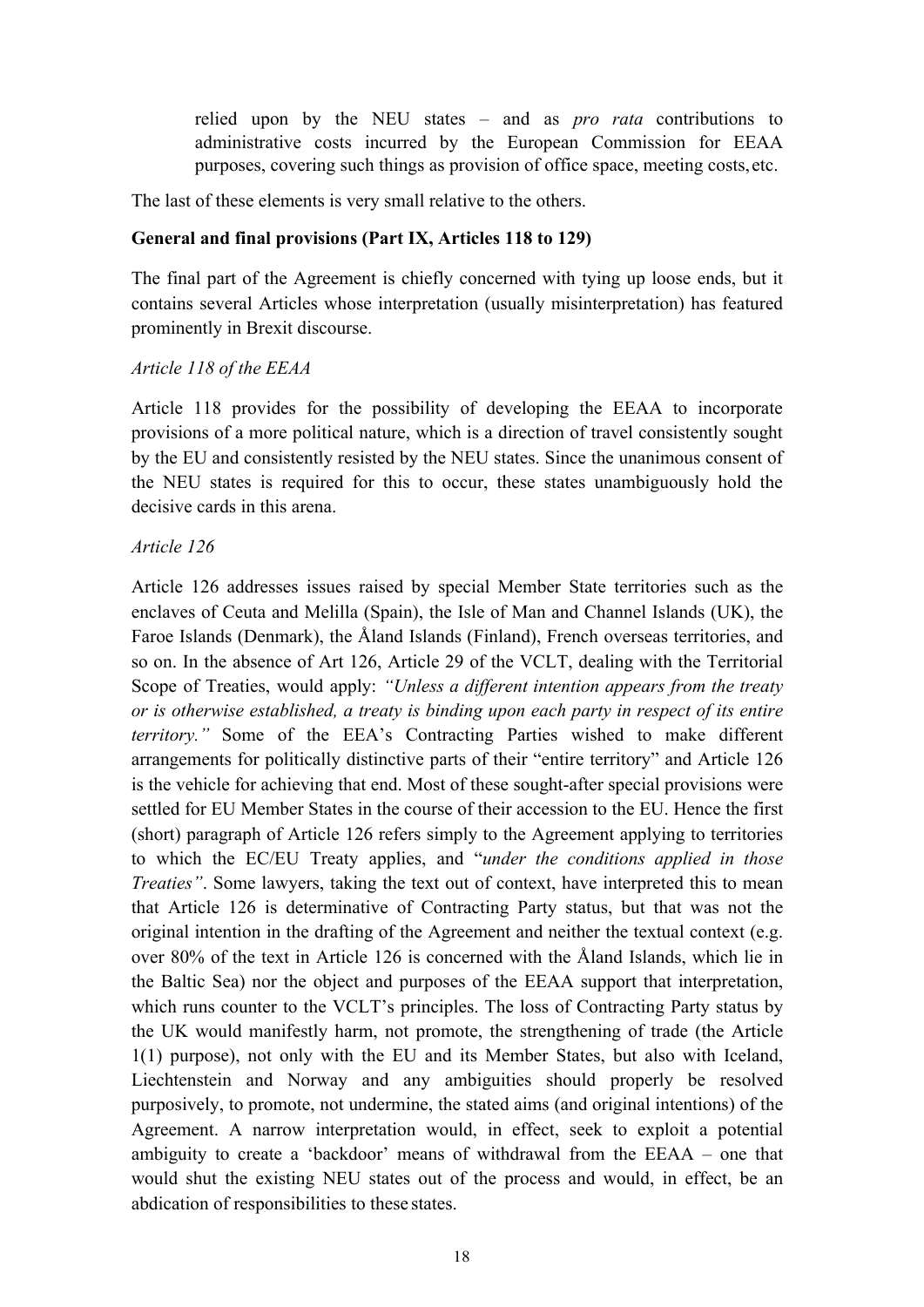Others have argued that after leaving the EU the UK would remain a Contracting Party, but that such status would be a "legal empty vessel" – a term used by David Davis in the House of Commons on 2 February - because the EEAA would no longer apply to UK territories. It is obviously true that, post Brexit, an un-amended Article 126(1) would not specifically mention UK territories, but, as a Contracting Party to the EEAA, Article 29 of the VCLT (see above) would still apply. That is, there is a burden of proof to be discharged in order to claim that the EEAA would not apply to the territories of one of its own Contracting Parties (which, on the face of it, is a very odd claim to make): 'emptiness' cannot simply beassumed.

The simple fact of the matter is that the change in circumstances caused by leaving the EU calls for a technical, textual amendment to reflect new realities. To resist such a minor drafting change would itself be a breach of good faith participation in the EEAA (i.e. be in violation of the VCLT) – it would be contrary to the EEAA's Article  $1(1)$ aim (trade between Contracting Parties would be harmed), would possibly be in breach of Article 3 of the EEAA, and would be in flat contradiction to the pragmatic, expedient approaches taken to the similarly simple textual amendments required when Austria, Finland and Sweden acceded to the EU or when the EEC became the EC for EEAA purposes. For these reasons, resistance to making a drafting change would be most unwise for the EU to adopt.

## *Article 127*

These points are reinforced by the fact that the EEAA contains explicit, unambiguous provisions regarding the attainment and forfeiture of Contracting Party status. In relation to withdrawal, Article 29 of the VCLT says that: *"The termination of a treaty or the withdrawal of a party make take place: (a) In conformity with the provisions of the treaty; of (b) At any time by consent of all the parties after consultation with the other contracting States."* Article 127 of the EEAA is an explicit provision for withdrawal of a Contracting Party from the Agreement. It establishes an expedient means of withdrawal as an alternative to seeking the consent of all the parties, which in the case of the EEAA means Iceland, Liechtenstein and Norway, as well as the EU and its Member States.

If anything, Article 127 might be viewed as making exit from the EEAA too easy: the UK can withdraw from a deep trade and cooperation agreement without much ado, notwithstanding the high importance of the UK market for Icelandic and Norwegian interests. Irrespective of questions about legality, to seek to exit the Agreement by some other means should not be contemplated and the UK anyhow needs and wants a trading agreement with Norway, Iceland and Liechtenstein.

## *Article 128*

Article 128 deals with issues of accession to the Agreement. Some commentators have interpreted it to mean that, having left the EU, the UK would have to become a member of EFTA to accede to the Agreement, but that matter is moot since the UK is already a Contracting Party to the EEAA. Only if the UK first withdrew from the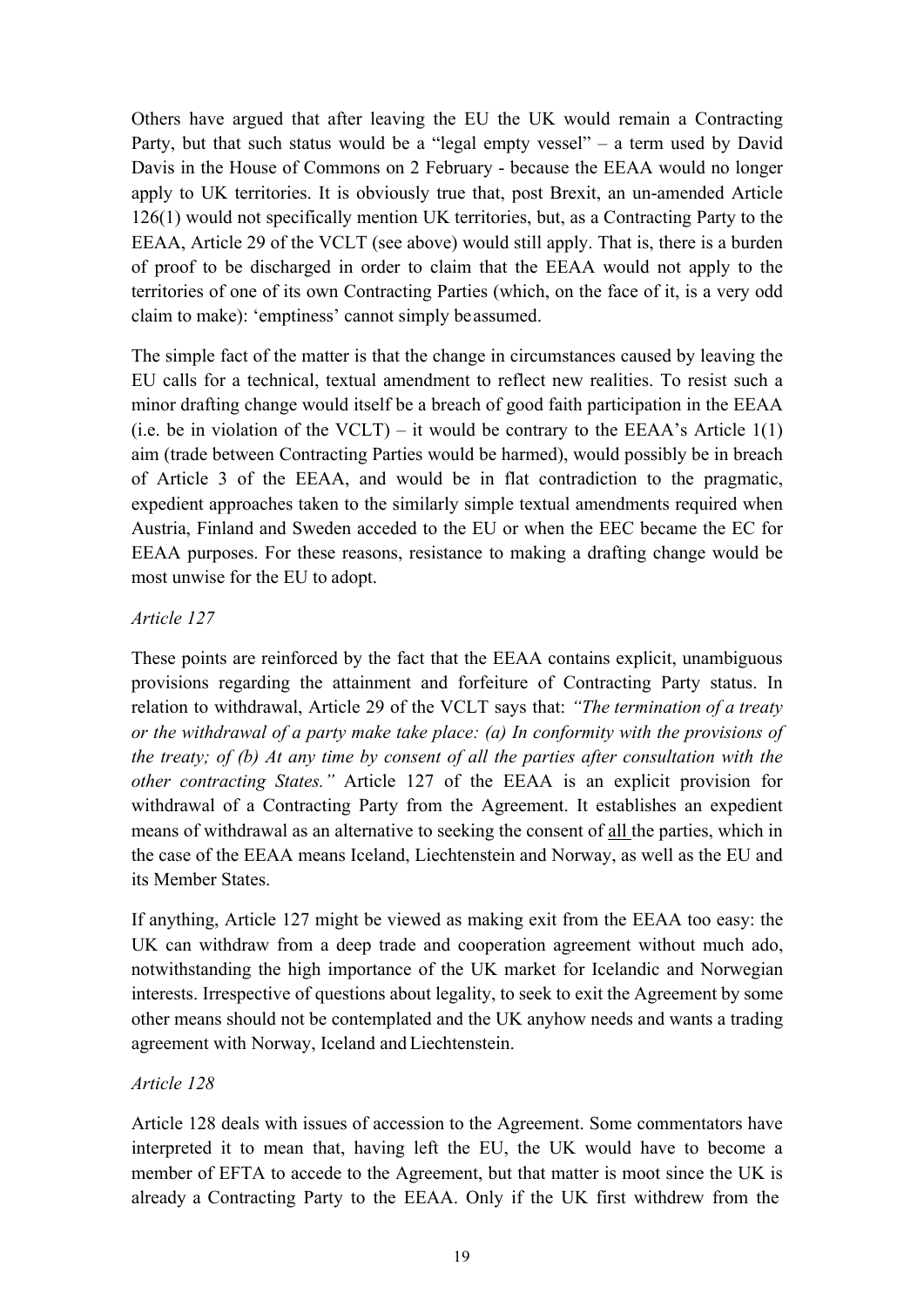EEAA, via Article 127, and then reapplied to become a Contracting Party would any ambiguities in the interpretation of Article 128 need to be addressed. If that chain of events did eventuate, it would then simply be a matter of the UK applying for readmission and 'black letter' legal interpretation would almost certainly not be a constraining factor in any decision (see the earlier comment on past consideration of membership for Turkey and for Central and East European states).

Article 128 explains how a new Member State of the EU becomes a Contracting Party to the EEA: It *"… shall … apply to become a party to this Agreement. It shall address its application to the EEA Council"* (Article 128(1)) and *"The terms and conditions for such participation shall be the subject of an agreement between the Contracting Parties and the applicant State. That agreement shall be submitted for ratification or approval by all Contracting Parties in accordance with their own procedures"* (Article 128(2)*).* Iceland, Liechtenstein and Norway therefore need to give their consent, as well as the EU and its Member States.

There is clearly no automatic, legal linkage here between EU membership and EEAA Contracting Party status on accession to the EU and, for example, Croatia acceded to the EU significantly in advance of becoming a member of the EEA. Given that international law does its best to try to support and maintain existing international agreements – which can be precious things in a fissiparous world – *a fortiori* there is no reason to suppose that a legally automatic, consequence-free withdrawal processes is available to the UK Government.

## **Concluding thoughts in relation to Brexit**

The UK, in conclusion, is a Contracting Party to the EEA Agreement and there is nothing in the Agreement's provisions that convincingly serves to establish that the UK will cease to be so on withdrawal from the Treaty of Lisbon and leaving the EU. The significance of this fact is difficult to overstate in avoiding any cliff edge which the EU negotiators might force upon us in ways damaging to UK interests. The EEA Agreement does not just confer rights on the Contracting Parties, it also establishes good faith obligations.

Opportunistic attempts to evade proper process on the basis of specious interpretations of text stripped from context would amount to a dereliction of these obligations. Thus, the impending choice for the UK Government is whether to:

- Give Article 127 notice to withdraw from the EEAA on leaving the EU,or
- Continue as a Contracting Party for a definite or indefinite period beyond Brexit Day.

The notice period for Article 127 indicates that this is a decision required not later than one year after the date of Article 50 Notification of Withdrawal from the EU Treaties. If the latter option is selected, good faith requires that the UK should clarify its intentions to other Contracting Parties when that decision is taken, not least to allow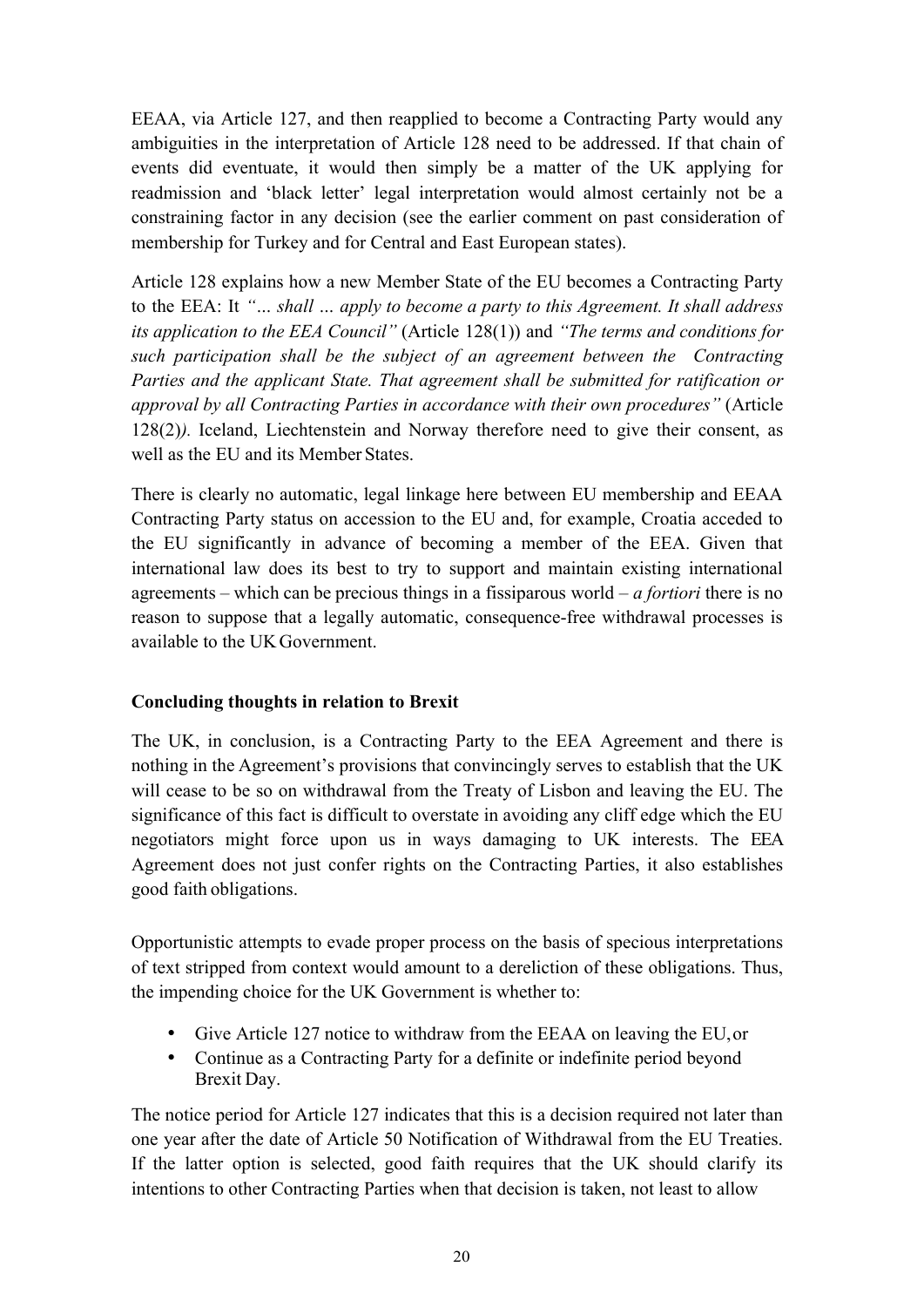time for discussions to proceed on technical amendments required to bring the EEAA's text into alignment with the new circumstances, ready for the day after leaving the EU, and, more substantively, to address the governance issues arising from a shift of the UK to non-EU status.

Misinterpretations of the EEAA serve to give rise to and/or to sustain a false dichotomy: they suggest that there is a necessary choice between EEAA membership *or* acquisition of capacities to pursue free trade agreements on a global basis and to limit/control inward migration flows. Being a Contracting Party to the EEAA is consistent with the existence and exercise of the latter two capacities. It is abundantly clear, for example, that the EEAA does not preclude UK pursuit of a global commercial agenda. The Agreement even goes so far as to highlight that point in its Recitals, even before the beginning of the substantive Articlesthemselves.

The specific, free movement of persons entailments of the EEAA are in plain sight, and differences between the EU Treaties and the EEAA were highlighted in the EEA Joint Committee Declaration set out in the accompanying Annex A. Perhaps the most serious misunderstanding is to believe that the EEAA would, somehow or other, allow the EU to determine what the UK can and cannot do in the field of immigration policy. It doesn't do that: after leaving the EU, the EEAA would provide neither the European Commission nor the ECJ with any such authority. Nor does the EEAA simply reestablish that authority within its NEU governance pillar. The NEU pillar operates with rather different principles and procedures that, by conscious design, are deferential to considerations of nationalsovereignty.

After leaving the EU, EEAA Contracting Party status would be consistent with negotiating outcomes that would meet all the major concerns of most of those who voted Leave in the Referendum. Those outcomes may take a few years and that is why Contracting Party status is an option worth serious consideration for a transition period while negotiations continue. No time limit is necessary. The UK could give one year's notice whenever appropriate to do so.

## **DAVID OWEN**

**June 2017**

#### **Note**

I owe a great debt in assembling this detailed factual assessment of the EEA as distinct from any political interpretation of my own to the writing of '*Studies in Regulation. The European Economic Area Agreement: A short introduction* ' by Catherine Yarrow and George Yarrow published by the Regulatory Policy Institute (March 2017)